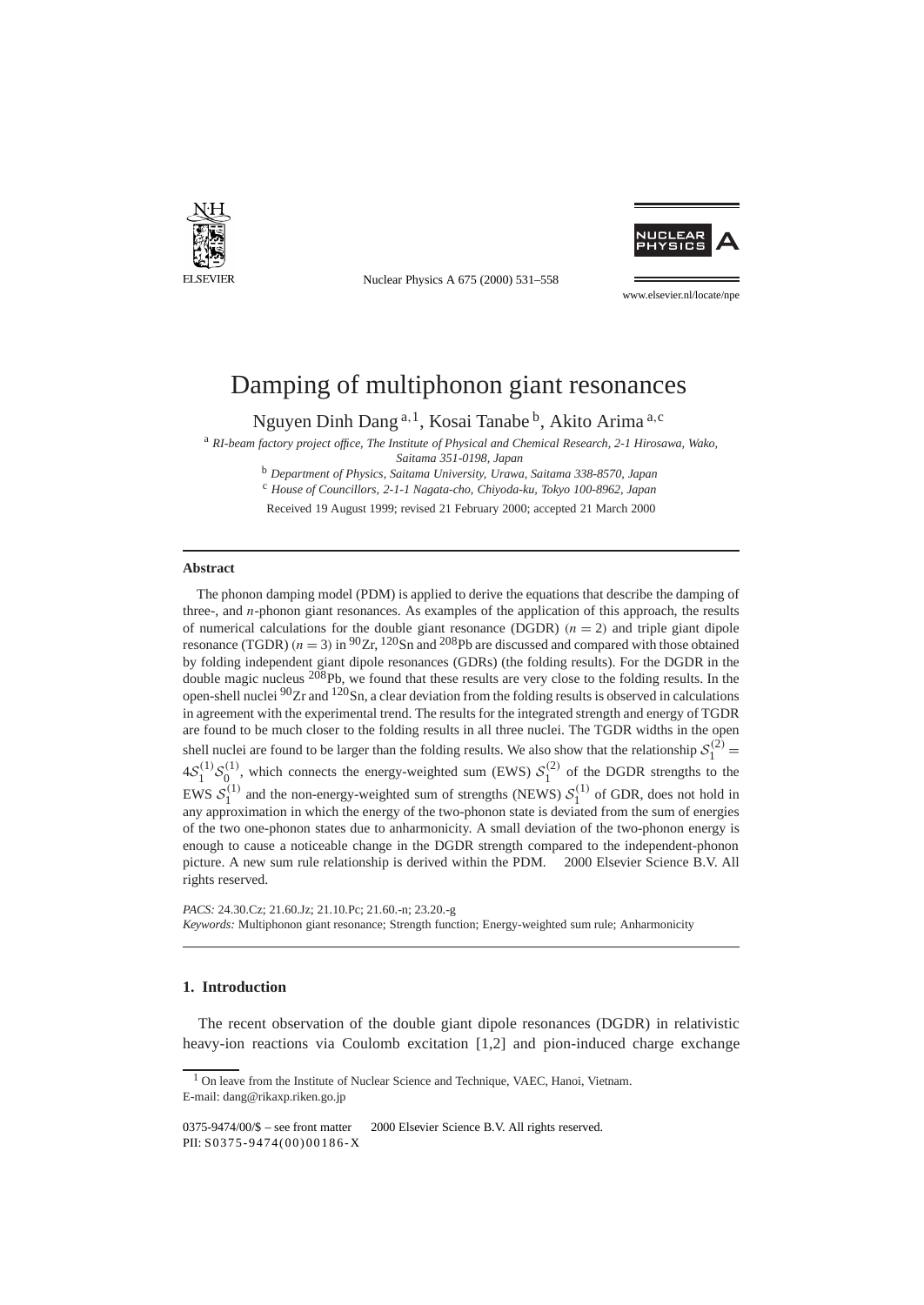reactions [3] has sparked intensive studies and hot debates on the issue of multiphonon excitations (see Ref. [4] for a recent review).

In the simplest picture, the giant dipole resonance (GDR), as a collective motion of all protons against neutrons in nuclei, corresponds to the transition of the nucleus from ground state (g.s.) to the first excited state of an idealized dipole vibration that exhausts all the oscillator strength [5]. This first harmonic oscillator quantum phonon serves as the building block of the multiple GDR if the latter is understood as a resonance built on top of other resonances. In such a harmonic picture the energy (frequency) of a *n*-phonon dipole resonance would equal exactly to *n* times of the energy of the GDR. In reality, the GDR photoabsorption cross section has a Lorentzian form with a full width at the half maximum (FWHM) *Γ*, which is particularly small in double magic nuclei ( $\simeq$  4 MeV in <sup>208</sup>Pb), and a centroid energy close to the energy of the idealized single dipole phonon. The resonance width is understood as follows. The GDR strength is redistributed over a collection of dipole oscillators clustered around the idealized dipole oscillator. This effects is called the Landau splitting (or damping) of the GDR. It is well described within the randomphase-approximation (RPA), where each phonon excitation is composed of a coherent superposition of many particle–hole (*ph*) configurations. The transfer of the energy of the GDR to other modes of nuclear motions such as  $2p2h$  (or  $1p1h\otimes$  phonon) ones splits the RPA phonon states further into a dense distribution of many nuclear levels, each of which carries a certain portion of the total GDR strength. The envelope of this distribution can be approximated by a Breit–Wigner shape whose width is called the spreading width  $\Gamma^{\downarrow}$ . The GDR phonon excitations are also coupled to the continuum region. This coupling leads to an additional contribution called the escaped with  $\Gamma^{\uparrow}$ . Since the escaped width  $\Gamma^{\uparrow}$  is of order of hundreds keV in heavy nuclei, the major contribution to the GDR width comes from the spreading width *Γ* <sup>↓</sup>.

Such a damping mechanism of the GDR makes the whole picture of the multiple GDR more complicated. The first correction to the over simplified harmonic picture of the multiple GDR resonance is to assume that each GDR can be still considered as a single collective phonon but with a definite damping in such a way that it can be approximated by a Lorentzian or Breit–Wigner shape with a FWHM  $\Gamma_{\text{GDR}} \simeq \Gamma^{\downarrow}$  centered at the experimentally observed GDR energy  $E_{GDR}$ . The strength distribution of the multiple GDR can be then obtained by folding these noninteracting GDRs [6,7]. As a result the width of the *n*-phonon GDR is equal to *nΓ*<sub>GDR</sub>. If the Gaussian distribution is used instead of the Lorentzian one to approximate the GDR, the width of the *n*-independentphonon GDR comes out as  $\sqrt{n} \Gamma_{\text{GDR}}$  after the folding [6,7]. Since such harmonic picture neglects the coupling between the GDRs, the fundamental question in the study of the multiphonon resonances is how large the anharmonicity is, or how strongly the coupling between GDR phonons makes the description of the multiphonon resonance deviate from the independent-phonon (harmonic) picture. The reason of raising this question comes from the experimental systematic of the DGDR.

The most representative data for the DGDR have been extracted from the exclusive experiments in heavy-ion collisions using 135Xe and 208Pb projectiles at nearly relativistic kinetic energies [1,2]. These data have shown that the deviation from the harmonic picture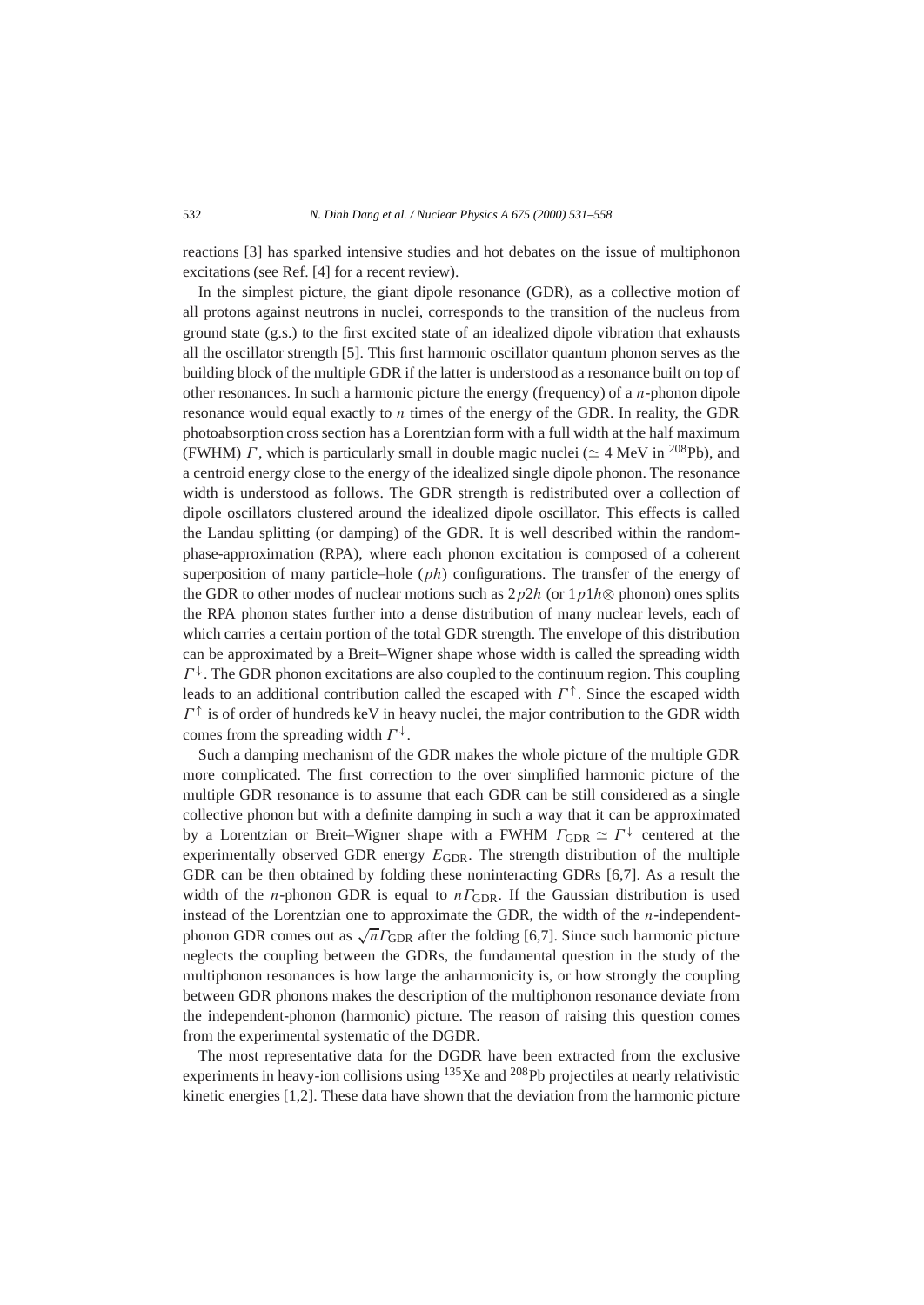of the DGDR in the closed-shell nucleus  $(^{208}Pb)$  is much smaller than in the open-shell one  $(136Xe)$ . While this deviation from the harmonic picture is not that large in the energy and the width of the DGDR, the effect is dramatic in the DGDR cross section in the Coulomb excitation. In <sup>208</sup>Pb, the cross section is about  $33\%$  larger than the value obtained by folding the cross-sections of two independent GDRs (the folding results). In  $^{136}Xe$ , the cross section has been observed ( $215 \pm 32$  mb) to be strongly enhanced about 2–3 times as compared to the folding results (70–87 mb). The most recent data have shown that there is a certain dependence of the extracted value of the DGDR cross section in  $^{136}$ Xe on the thickness of the target nucleus [8]. However, the large enhancement compared to the folding result remains.

Even though there is a clear indication that anharmonicity and nonlinearity may be the source of the enhancement in the cross section of the DGDR [9–12], it is far beyond a practicable modification to include microscopically the coupling between two GDRs that forms the DGDR. Several attempts have been made in this direction. We mention here only two approaches, which include the configuration mixing explicitly in the wave functions. The second RPA (SRPA) has been extended to the DGDR but the spreading has not been yet treated [13]. Therefore, the DGDR has been obtained to be nearly harmonic. Another example is the calculations in Refs. [15,16] within the quasiparticle-phonon model (QPM) [14]. In Ref. [15] the spreading width of each one-phonon state due to coupling to two-phonon states in 136Xe has been calculated. The DGDR was formed as a direct product of these two damped GDR one-phonon states. The results in Ref. [15] are more or less equivalent to those obtained by folding two independent GDRs with a given width *Γ*GDR for each of them. The three-phonon terms are needed in the QPM wave function to calculate the fragmentation of the two-phonon states [14]. However, because of the large dimension of the determinant ( $\sim 10^3$ – $10^5$  without the three-phonon terms), the QPM equation for the energy is solved practically only with a substantial truncation of the one-phonon basis [14]. In Ref. [16] the five most collective RPA one-phonon GDR states have been selected to form the DGDR states in  $^{136}$ Xe. Moreover, these DGDR states are coupled only to the three-phonon configurations in which two of the three-phonon components coincide with the DGDR states. In this way, the coupling to three-phonon terms gives the width of the two-phonon states similarly to what the coupling to two-phonon states does for the width of the one-phonon states. Once again, this is equivalent to the folding results although there were several thousands three-phonon states included in the calculations. The quantitative effect of the anharmonicity in the DGDR still remains an open question.

Any approximated approach to the giant resonances must fulfill certain sum rules. In the case of the GDR this is the well-known model-independent Thomas–Reiche–Kuhn (TRK) sum rule. Whether similar model-independent sum rules can be found for multiphonon resonances is an interesting question, since such a sum rule would be useful to test the validity of any approximation. In Ref. [17] an identity between the energy-weighted sum (EWS) of dipole strengths and the ground-state expectation value of the double commutator of the Hamiltonian and the dipole operator *D* has been considered also for the two-body operator  $D^2$ . The authors of Ref. [17] have then shown that, if the double commutator  $[D, [V, D]]$  between the dipole operator  $D$  and the potential part  $V$  of the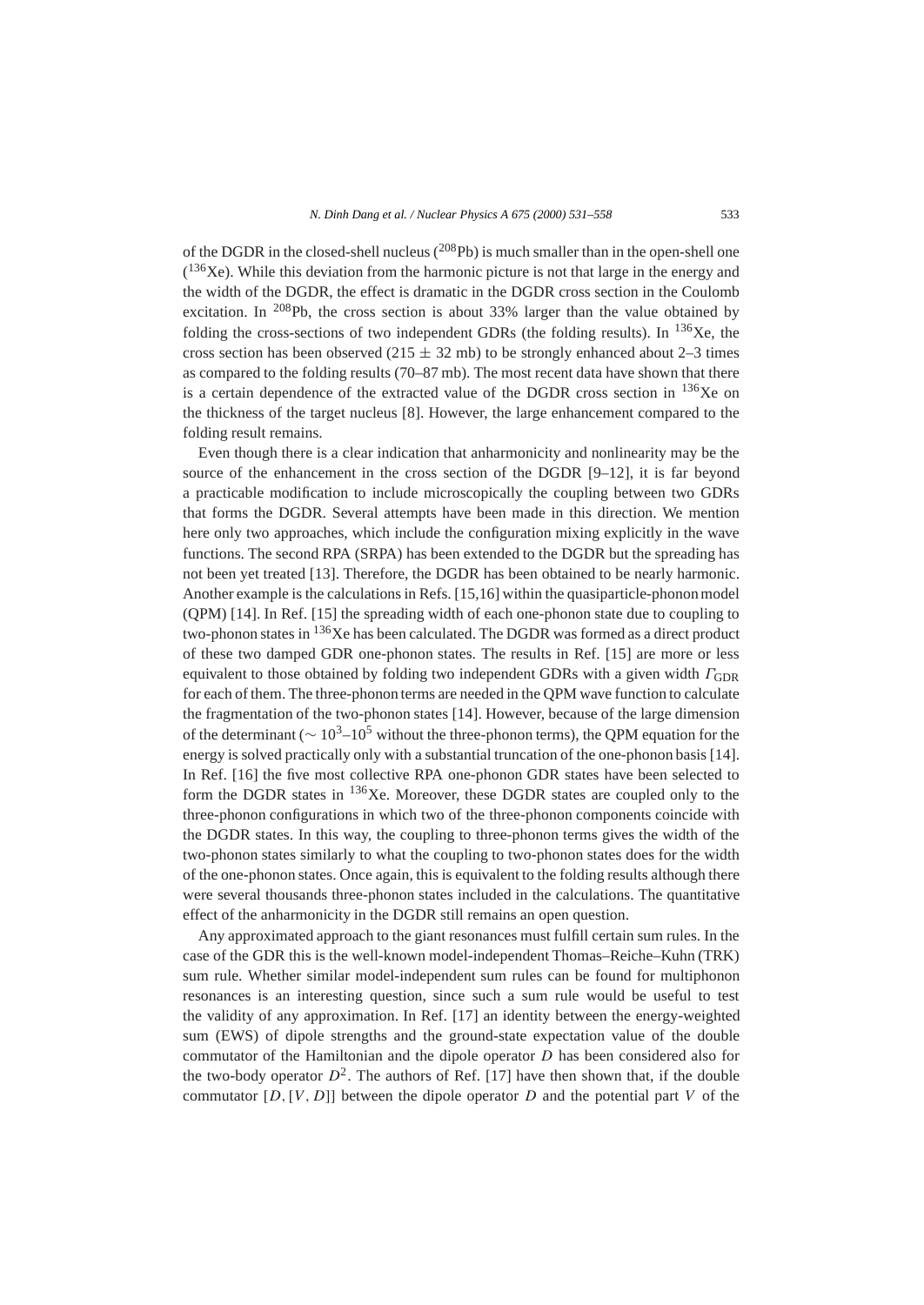model Hamiltonian is zero, the EWS  $S_1^{(2)}$  of the DGDR strength is equal to  $4S_1^{(1)}S_0^{(1)}$ , where  $S_1^{(1)}$  and  $S_0^{(1)}$  are the EWS and non-energy weighted sum (NEWS) of strengths of the GDR, respectively. The folding result of the DGDR, which gives  $E_{\text{DGDR}} = 2E_{\text{GDR}}$ , satisfies this sum rule relationship. If this relationship holds even when the anharmonicity is included in the DGDR, it would mean that there is no way for the DGDR strength to be enhanced as compared to the harmonic limit since both the EWS and NEWS of the GDR strengths are known independently of models. However, the recent study with the complete Hamiltonian of the QPM in Ref. [18] has shown that, in general, the EWS of the DGDR strengths can be enhanced due to the anharmonicity caused by such scattering term since the condition  $[D, [V, D]] = 0$  does not hold. We notice that the authors of Refs.  $[9-11]$ have also retained the *pp* and *hh* terms in the dipole operator. This opens a new route that leads to a certain enhancement of the DGDR cross-section.

This situation requires a simple, yet microscopic approach that can account for the anharmonicity in the *n*-phonon giant resonance in a transparent way. A step in this direction has been taken in Ref. [12], where the Phonon Damping Model (PDM) [19–21] was applied to derive the equation that describe the damping of the DGDR  $(n = 2)$ . In the present paper, we will extend this approach to the general case of *n*-phonon giant resonances. The explicit derivation will be present for the TGDR  $(n = 3)$  while the generalization to an arbitrary *n* will come as a natural extension from the DGDR and TGDR. We will demonstrate rigorously that, starting from a general many-body Hamiltonian, the relationship  $S_1^{(2)}$  =  $4S_1^{(1)}S_0^{(1)}$  [17] is violated within any approximation that uses the (RPA) phonons to build the DGDR and that leads to the DGDR energy different from  $2E_{GDR}$  due to anharmonicity. We will show that this relationship is fulfilled only in the case when the energy shift  $\Delta E$  =  $E_{\text{DGDR}} - 2E_{\text{GDR}}$  is zero. We will also show that a rather small energy shift  $\Delta E$  is enough to cause a large change in the EWS of strengths. The results of numerical calculations for the strength function, energy and width of the DGDR and triple GDR (TGDR) in  $90Zr$ ,  $120Sn$ , and 208Pb are analyzed in comparison with those obtained by folding independent GDRs. In particular, this is the first time that the numerical results of the damping of three-phonon resonances are presented.

The paper is organized as follows. In Section 2 we derive the equations for the threephonon resonance within the PDM and propose its extension to the *n*-phonon resonance. In Section 3, we present our study of the sum rule relationship between EWS of the DGDR strengths and the DGDR strengths. The results of numerical calculations are presented and analyzed in Section 4. The paper is summarized in the last section, where conclusions are drawn.

#### **2. Multiphonon resonances within the phonon damping model (PDM)**

The PDM describes the coupling of collective oscillations (phonons) to the field of incoherent nucleon pairs [19–21] making use of a Hamiltonian that is composed of three terms: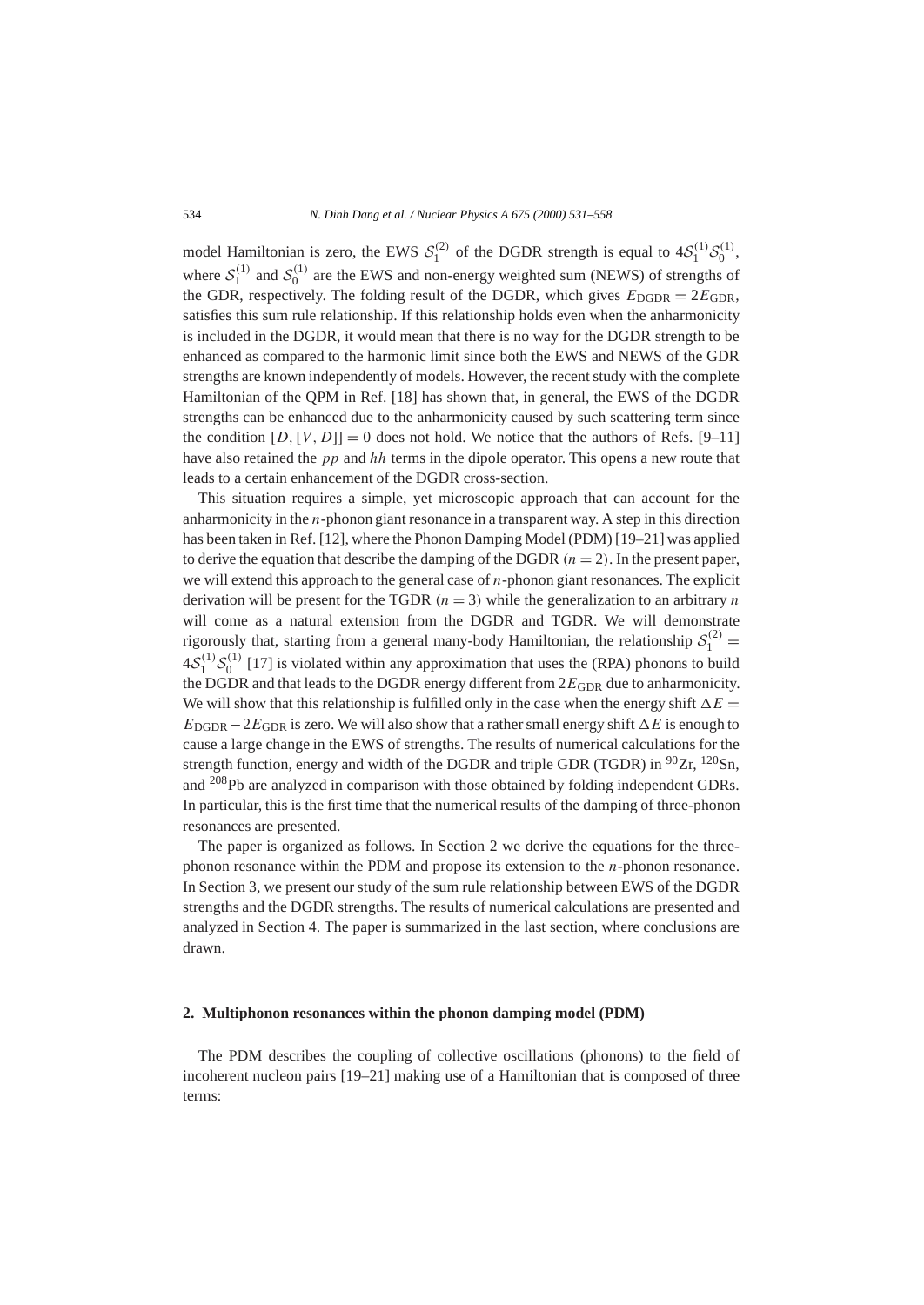*N. Dinh Dang et al. / Nuclear Physics A 675 (2000) 531–558* 535

$$
H = \sum_{s} E_{s} a_{s}^{\dagger} a_{s} + \sum_{q} \omega_{q} Q_{q}^{\dagger} Q_{q} + \sum_{s,s',q} F_{ss'}^{(q)} a_{s}^{\dagger} a_{s'} (Q_{q}^{\dagger} + Q_{q}). \tag{2.1}
$$

The first term on the right-hand side (rhs) of Eq. (2.1) corresponds to the field of independent single particles, where  $a_s^{\dagger}$  and  $a_s$  are the creation and destruction operators of a particle or hole state with energy  $E_s = \epsilon_s - \epsilon_F$ ,  $\epsilon_s$  the single-particle energy and  $\epsilon_F$  the Fermi energy. The energy  $E_s$  is called the single-particle energy for simplicity whenever there is no confusion with  $\epsilon_s$ . The second term is the phonon field, where  $Q_q^{\dagger}$ and  $Q_q$  are the creation and destruction operators of a phonon with energy  $\omega_q$ . The last term describes the coupling between the phonon field and the field of all possible *ph*, *pp*, and *hh* pairs. The indices *s* and *s'* denote particle (*p*,  $E_p > 0$ ) or hole (*h*,  $E_h < 0$ ), while the index *q* is reserved for the phonon state  $q = {\lambda, i}$  with multipolarity  $\lambda$  (the projection  $\mu$  of  $\lambda$  in the phonon index is omitted for simplicity). In general, the sums in the last two terms are carried out over  $\lambda \geqslant 1$ . The form of PDM Hamiltonian (2.1) is quite common in many microscopic approaches to nuclear collective excitations. The difference between various models is in the way of calculating the single-particle energy  $E_s$ , phonon energy  $\omega_q$  and phonon structure using different effective interactions, which lead to different vertices  $F_{ss'}^{(q)}$ .

The basic equations for the two-phonon resonance have been derived and discussed thoroughly in Ref. [12]. Following the same line, we will present in this section the formalism for the three-phonon resonance and generalize it to the *n*-phonon resonance.

The damping of the three-phonon excitation is considered as the result of coupling of three single phonon vibrations, which is damped by coupling to incoherent nucleon pairs. This process can be studied considering the following double-time Green's functions which describe:

(1) the propagation of three free phonons:

$$
G_{q_1q_2q_3;q'_1q'_2q'_3}(t-t') = \langle Q_{q_1}(t)Q_{q_2}(t)Q_{q_3}(t); Q^{\dagger}_{q'_1}(t')Q^{\dagger}_{q'_2}(t')Q^{\dagger}_{q'_3}(t') \rangle \rangle; \tag{2.2}
$$

(2) the transition between "nucleon pair ⊗ two-phonon" and three-phonon configurations:

$$
\mathcal{G}_{ss'q_1q_2;q'_1q'_2q'_3}(t-t') = \langle \langle a_s^{\dagger}(t)a_{s'}(t)Q_{q_1}(t)Q_{q_2}(t); \mathcal{Q}_{q'_1}^{\dagger}(t')Q_{q'_2}^{\dagger}(t')Q_{q'_3}^{\dagger}(t') \rangle \rangle. \tag{2.3}
$$

In Eqs. (2.2) and (2.3) the standard notation for the retarded double-time Green's function is used [23,24]:

$$
\langle A(t); B(t') \rangle = -i\theta(t - t') \{ \langle A(t)B(t') \rangle \mp \langle B(t')A(t) \rangle \},\tag{2.4}
$$

for any operators  $A(t)$  and  $B(t')$  with  $\langle \ldots \rangle$  denoting the average over the grand canonical ensemble at temperature *T* . The equation of motion for the double-time Green's function  $\langle\langle A(t); B(t')\rangle\rangle$  with respect to the Hamiltonian *H* can be derived from

$$
i\frac{d}{dt}\langle\langle A(t);B(t')\rangle\rangle = \delta(t-t')\langle[A(t),B(t)]\rangle + \langle\langle[A(t),H(t)];B(t')\rangle\rangle
$$
 (2.5)

following the standard procedure in Ref. [24].

Applying Eq. (2.5) to the function (2.2) and Hamiltonian (2.1), we derive the following exact equation, which couples the function (2.2) to the function (2.3):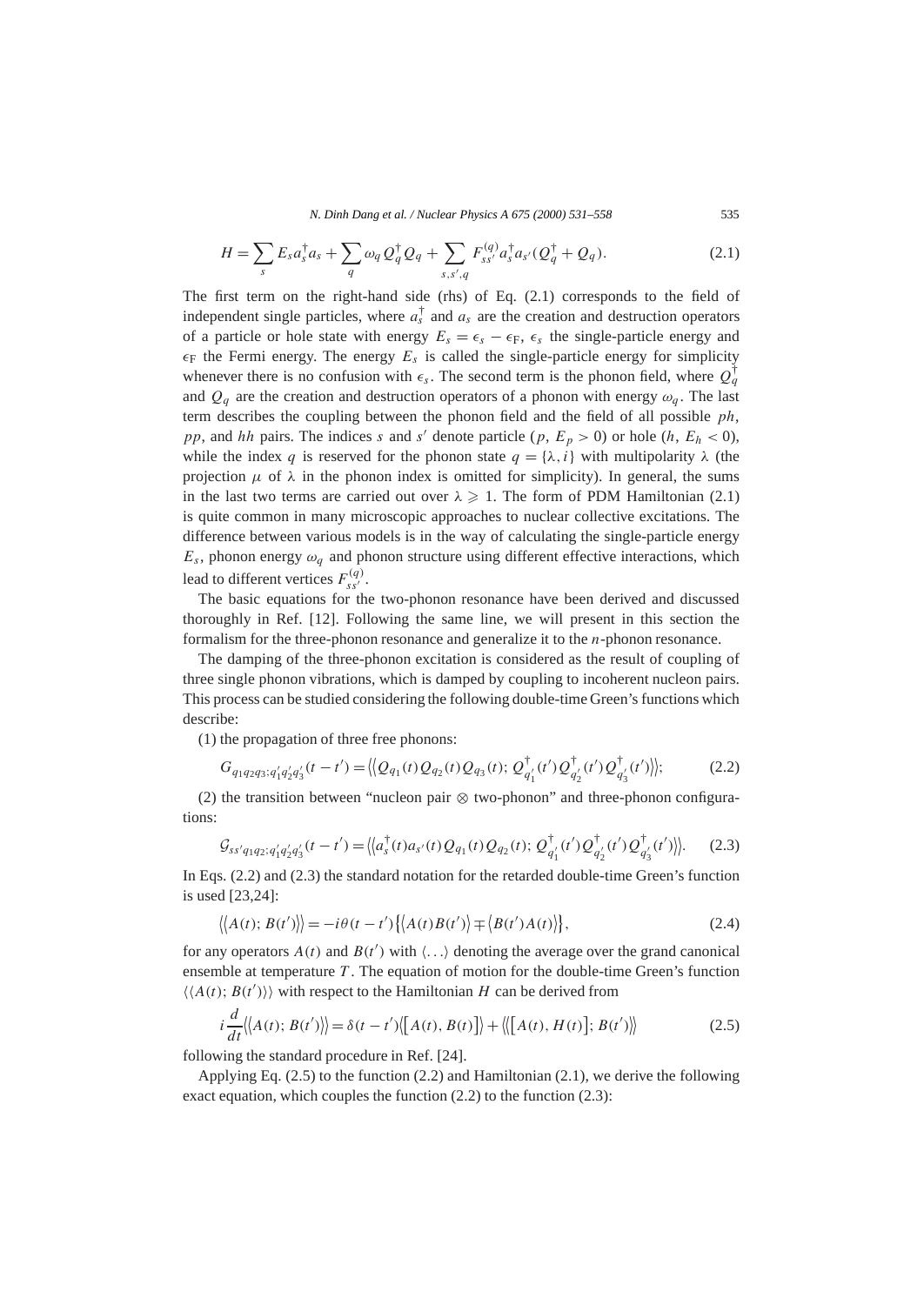$$
i\frac{d}{dt}G_{q_1q_2q_3;q'_1q'_2q'_3}(t-t')
$$
  
=  $\delta(t-t')(1+v_{q_1}+v_{q_2}+v_{q_3})(\delta_{q_1q'_1}\delta_{q_2q'_2}\delta_{q_3q'_3} + \delta_{q_1q'_1}\delta_{q_2q'_3}\delta_{q_3q'_2}$   
+  $\delta_{q_2q'_1}\delta_{q_1q'_2}\delta_{q_3q'_3} + \delta_{q_2q'_1}\delta_{q_3q'_2}\delta_{q_1q'_3} + \delta_{q_3q'_1}\delta_{q_1q'_2}\delta_{q_2q'_3} + \delta_{q_1q'_3}\delta_{q_2q'_2}\delta_{q_3q'_1}$   
+  $(\omega_{q_1} + \omega_{q_2} + \omega_{q_3})G_{q_1q_2q_3;q'_1q'_2q'_3}(t-t')$   
+  $\sum_{s,s'}[F_{ss'}^{(q_1)}\mathcal{G}_{ss'q_2q_3;q'_1q'_2q'_3}(t-t') + F_{ss'}^{(q_2)}\mathcal{G}_{ss'q_1q_3;q'_1q'_2q'_3}(t-t')$   
+  $F_{ss'}^{(q_3)}\mathcal{G}_{ss'q_1q_2;q'_1q'_2q'_3}(t-t')$ ]. (2.6)

In Eq. (2.6) the phonon occupation number  $v_q$  occurs as a result of averaging over the grand canonical ensemble  $\langle Q_q^{\dagger} Q_{q'} \rangle = \delta_{qq'} v_q$ . The equation for the function (2.3), which enters in the rhs of Eq. (2.6), is derived from Eq. (2.5) in the same way. The exact result contains the function (2.3), as well as higher-order Green's functions in the rhs. Confining ourselves to the lowest-order coupling, we can close this hierarchy up to the functions (2.2) and (2.3). This is achieved by applying the decoupling scheme in Ref. [24] to lower the order of the Green's functions, e.g.:

$$
\langle \langle a_s^{\dagger}(t)a_{s''}(t)Q_{q_1}(t)Q_{q_2}(t)Q_{q_3}(t); Q_{q'_1}^{\dagger}(t')Q_{q'_2}^{\dagger}(t')Q_{q'_3}^{\dagger}(t') \rangle \rangle
$$
  
 
$$
\approx \delta_{ss''}n_s G_{q_1q_2q_3;q'_1q'_2q'_3}(t-t'), \qquad (2.7)
$$

where  $n_s$  is the single-particle occupation number  $n_s = \langle a_s^{\dagger} a_s \rangle$ . The decoupling is applied whenever there is a sum over the single-particle indices *s''*. Within this approximation scheme the equation for the function (2.3) can be truncated to the following form:

$$
i\frac{d}{dt}\mathcal{G}_{ss'q_1q_2;q'_1q'_2q'_3}(t-t') = (E_{s'} - E_s + \omega_{q_1} + \omega_{q_{12}})\mathcal{G}_{ss'q_1q_2;q'_1q'_2q'_3}(t-t')+ (n_s - n_{s'})\sum_q F_{s's}^{(q)}G_{qq_1q_2;q'_1q'_2q'_3}(t-t').
$$
\n(2.8)

The Fourier transforms of Eqs. (2.6) and (2.8) provide us with the set of two equations in the energy plane *E*:

$$
(E - \omega_{q_1} - \omega_{q_2} - \omega_{q_3})G_{q_1q_2q_3; q'_1q'_2q'_3}(E)
$$
  
\n
$$
- \sum_{s,s'} [F_{ss'}^{(q_1)} \mathcal{G}_{ss'q_2q_3; q'_1q'_2q'_3}(E) + F_{ss'}^{(q_2)} \mathcal{G}_{ss'q_1q_3; q'_1q'_2q'_3}(E) + F_{ss'}^{(q_3)} \mathcal{G}_{ss'q_1q_2; q'_1q'_2q'_3}(E)]
$$
  
\n
$$
= \frac{1}{2\pi} (1 + \nu_{q_1} + \nu_{q_2} + \nu_{q_3})
$$
  
\n
$$
\times (\delta_{q_1q'_1}\delta_{q_2q'_2}\delta_{q_3q'_3} + \delta_{q_1q'_1}\delta_{q_2q'_3}\delta_{q_3q'_2} + \delta_{q_2q'_1}\delta_{q_1q'_2}\delta_{q_3q'_3}
$$
  
\n
$$
+ \delta_{q_2q'_1}\delta_{q_3q'_2}\delta_{q_1q'_3} + \delta_{q_3q'_1}\delta_{q_1q'_2}\delta_{q_2q'_3} + \delta_{q_1q'_3}\delta_{q_2q'_2}\delta_{q_3q'_1}),
$$
  
\n
$$
(E - E_{s'} + E_s - \omega_{q_1} - \omega_{q_2})\mathcal{G}_{ss'q_1q_2; q'_1q'_2q'_3}(E)
$$
  
\n(2.9)

$$
-(n_s - n_{s'})\sum_{q} F_{s's}^{(q)} G_{qq_1q_2;q'_1q'_2q'_3}(E) = 0.
$$
\n(2.10)

Elimination of  $\mathcal{G}_{ss'q_1q_2;q'_1q'_2q'_3}(E)$  by expressing it in terms of  $G_{qq_1q_2;q'_1q'_2q'_3}(E)$  using Eq. (2.10) and insertion of the result in Eq. (2.9) produce an equation for  $G_{q_1q_2q_3;q'_1q'_2q'_3}(E)$ .

*d*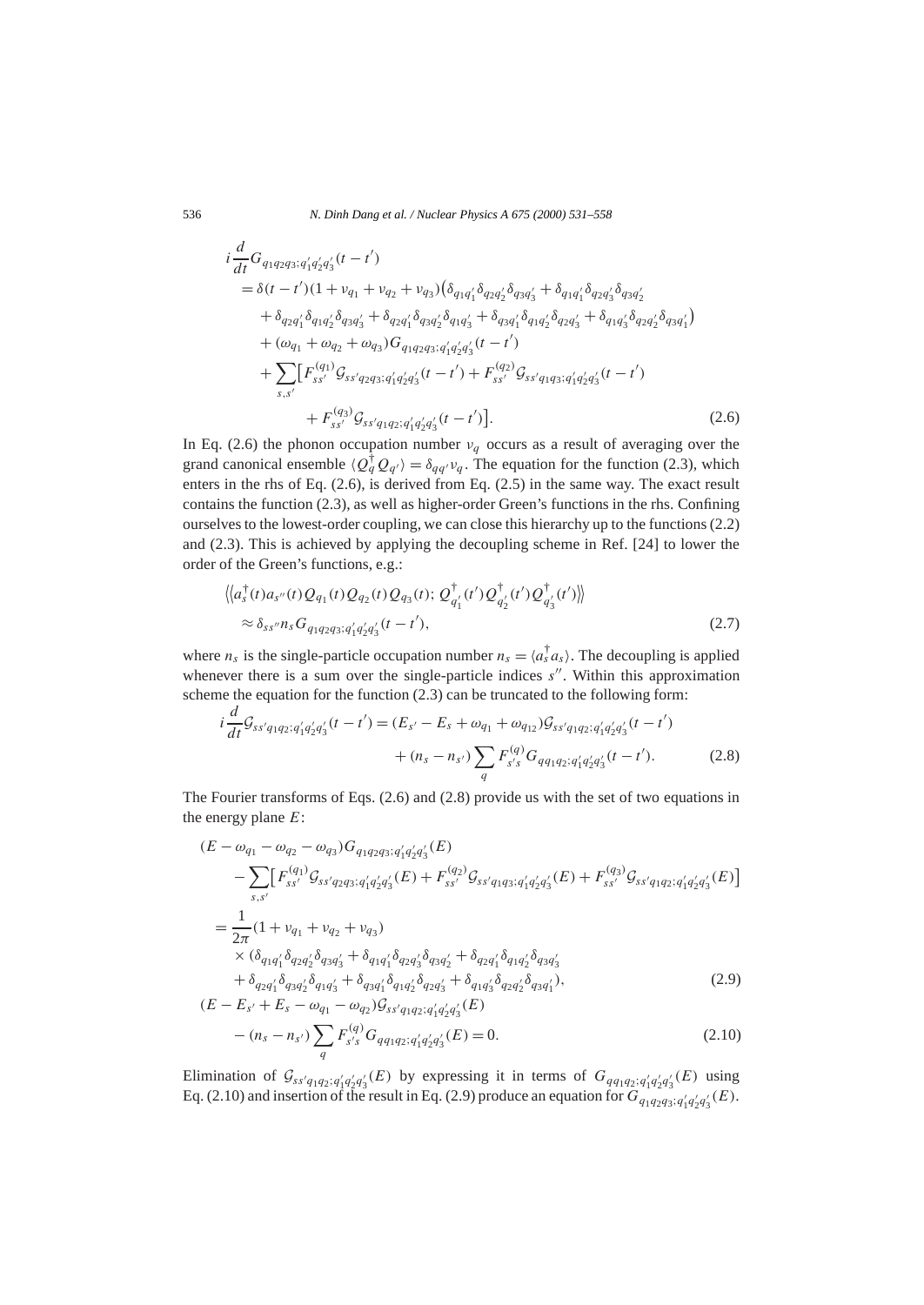For the propagation of a three-phonon configuration  $(q_1, q_2, q_3) = (q'_1, q'_2, q'_3)$  this equation takes a simple form as

$$
G_{q_1q_2q_3}(E) = \frac{3!}{2\pi} \frac{1 + \nu_{q_1} + \nu_{q_2} + \nu_{q_3}}{E - \omega_{q_1} - \omega_{q_2} - \omega_{q_3} - P_{q_1q_2q_3}(E)},
$$
\n(2.11)

where  $P_{q_1q_2q_3}(E)$  is the three-phonon polarization operator:

$$
P_{q_1q_2q_3}(E) = \sum_{s,s'} (n_s - n_{s'}) \left[ \frac{F_{ss'}^{(q_1)} F_{s's}^{(q_1)}}{E - E_{s'} + E_s - \omega_{q_2} - \omega_{q_3}} + \frac{F_{ss'}^{(q_2)} F_{s's}^{(q_2)}}{E - E_{s'} + E_s - \omega_{q_1} - \omega_{q_3}} + \frac{F_{ss'}^{(q_3)} F_{s's}^{(q_3)}}{E - E_{s'} + E_s - \omega_{q_1} - \omega_{q_2}} \right].
$$
 (2.12)

In the lhs of Eqs. (2.9) and (2.12) we omit the subscripts  $(q'_1, q'_2, q'_3)$  as they coincide with *(q*1*, q*2*, q*3*)*.

The imaginary and real parts of the analytic continuation of polarization operator  $P_{q_1q_2q_3}(E)$  into the complex energy plane  $E = \omega \pm i\varepsilon$  ( $\omega$  is real and  $\varepsilon \to 0$ ) give the damping and the energy shift of the three-phonon excitation, respectively [19–21,24]. The analytical expression of the damping is

$$
\gamma_{q_1 q_2 q_3}(\omega) = \pi \left| \sum_{s,s'} (n_s - n_{s'}) \left[ F_{ss'}^{(q_1)} F_{s's}^{(q_1)} \delta(\omega - E_{s'} + E_s - \omega_{q_2} - \omega_{q_3}) + F_{ss'}^{(q_2)} F_{s's}^{(q_2)} \delta(\omega - E_{s'} + E_s - \omega_{q_1} - \omega_{q_3}) + F_{ss'}^{(q_3)} F_{s's}^{(q_3)} \delta(\omega - E_{s'} + E_s - \omega_{q_1} - \omega_{q_2}) \right] \right|.
$$
\n(2.13)

The energy shift has the form

$$
P_{q_1q_2q_2}(\omega) = \mathcal{P} \sum_{s,s'} (n_s - n_{s'}) \left[ \frac{F_{ss'}^{(q_1)} F_{s's}^{(q_1)}}{\omega - E_{s'} + E_s - \omega_{q_2} - \omega_{q_3}} + \frac{F_{ss'}^{(q_2)} F_{s's}^{(q_2)}}{\omega - E_{s'} + E_s - \omega_{q_1} - \omega_{q_3}} + \frac{F_{ss'}^{(q_3)} F_{s's}^{(q_3)}}{\omega - E_{s'} + E_s - \omega_{q_1} - \omega_{q_2}} \right]
$$
(2.14)

with  $P$  denoting the principal value of the corresponding integral.

The excitation energy of the three-phonon state is defined as the solution  $\bar{\omega}$  of the equation for the pole of the Green's function (2.11):

$$
\bar{\omega} - (\omega_{q_1} + \omega_{q_2} + \omega_{q_3}) - P_{q_1 q_2 q_3}(\bar{\omega}) = 0.
$$
\n(2.15)

Eqs.  $(2.13)$ – $(2.15)$  are the main equations for the study of three-phonon excitations within the PDM.

Recalling now the main equations for the damping of the GDR [19] and DGDR [12] within the PDM, we can easily generalize these equations to the case of *n*-phonon state by considering the Green's functions

$$
G_{q_1...q_n;q'_1...q'_n}(t-t') = \langle Q_{q_1}(t)...Q_{q_n}(t); Q_{q'_1}^{\dagger}(t')...Q_{q'_n}^{\dagger}(t')\rangle \rangle \text{ and}
$$
  

$$
\mathcal{G}_{ss'q_1...q_{n-1};q'_1...q'_n}(t-t') = \langle a_s^{\dagger}(t)a_{s'}(t)Q_{q_1}(t)...Q_{q_{n-1}}(t); Q_{q'_1}^{\dagger}(t')...Q_{q'_n}^{\dagger}(t')\rangle \rangle.
$$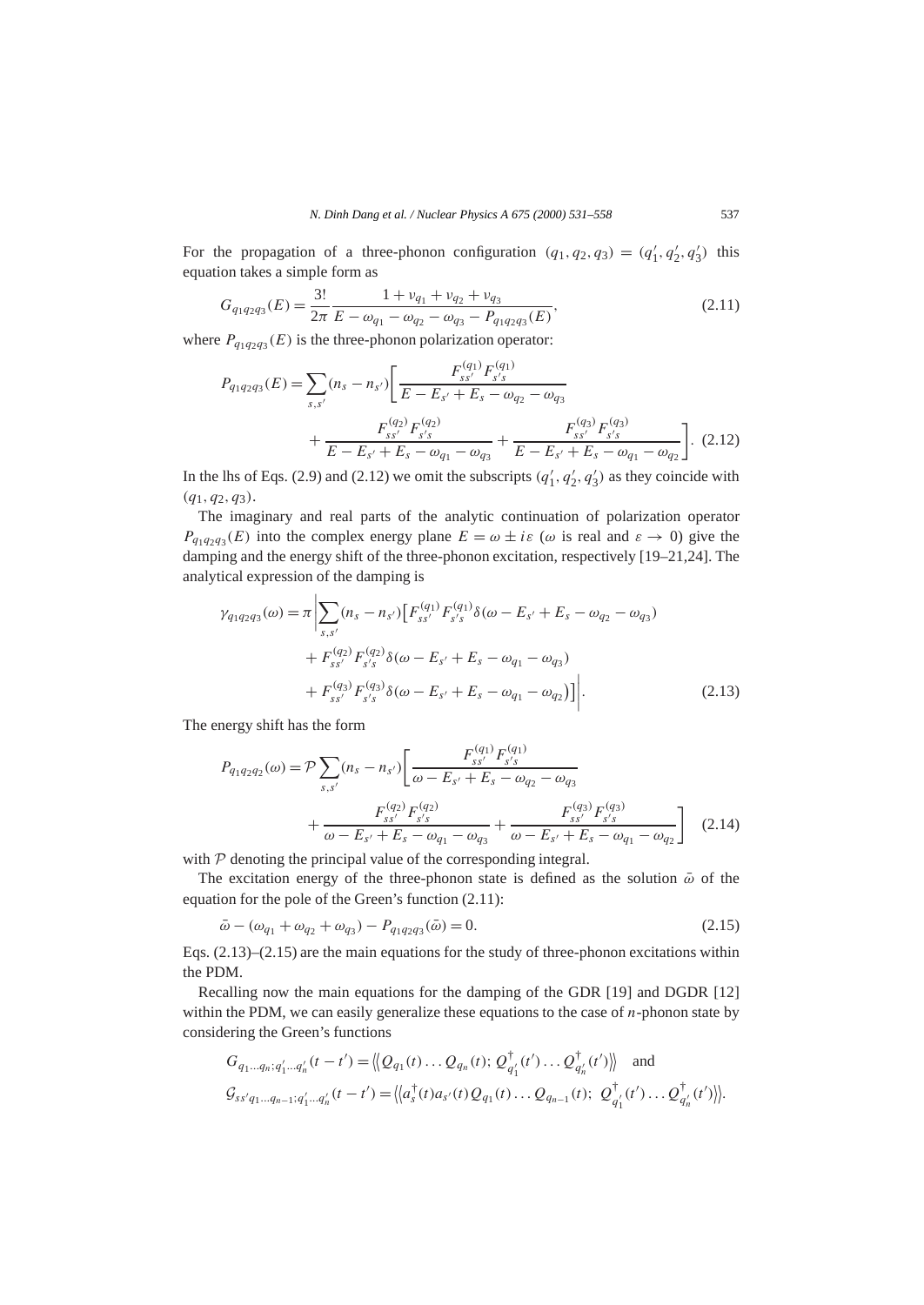These equations are given below.

(i) The Green's function for the propagation of *n*-phonon state:

$$
G_{q_1\ldots q_n}(E) = \frac{n!}{2\pi} \frac{1 + \sum_{i=1}^n v_{q_i}}{E - \sum_{i=1}^n \omega_{q_i} - P_{q_1\ldots q_n}(E)}.
$$
\n(2.16)

(ii) The damping of *n*-phonon state:

$$
\gamma_{q_1\ldots q_n}(\omega) = \pi \left| \sum_{s,s'} (n_s - n_{s'}) \sum_{i=1}^n F_{s's}^{(q_i)} \delta(\omega - E_{s'} + E_s - \sum_{j \neq i}^n \omega_{q_j}) \right|.
$$
 (2.17)

(iii) The energy shift of  $n$ -phonon state compared to the sum of energies of  $n$  single phonon states:

$$
P_{q_1...q_n}(\omega) = \mathcal{P} \sum_{s,s'} (n_s - n_{s'}) \sum_{i=1}^n \frac{F_{ss'}^{(q_i)} F_{s's}^{(q_i)}}{\omega - E_{s'} + E_s - \sum_{j \neq i}^n \omega_{q_j}}.
$$
 (2.18)

(iv) The energy of *n*-phonon state:

$$
\bar{\omega} - \sum_{i=1}^{n} \omega_{q_i} - P_{q_1 \dots q_n}(\bar{\omega}) = 0.
$$
\n(2.19)

The FWHM *Γn* of the *n*-phonon resonance is defined as twice the value of the damping  $(2.17)$  taken at  $\omega = \bar{\omega}$  as  $\Gamma_n = 2\gamma_{q_1...q_n}(\bar{\omega})$ .

The strength function  $S_{q_1...q_n}(\omega)$  is derived from the spectral intensity  $J_{q_1...q_n}(\omega)$  in a similar way as in the case of GDR [19–21] and DGDR [12]. The approximated form of the strength function is

$$
S_{q_1...q_n}(\omega) = \frac{n!}{\pi} \frac{\gamma_{q_1...q_n}(\omega)}{(\omega - \bar{\omega})^2 + \gamma_{q_1...q_n}^2(\omega)},
$$
\n(2.20)

where it is assumed that the spectral intensity has a steep maximum at  $\omega = \bar{\omega}$ .

The k-moment of the multiphonon resonance is defined in the standard way as

$$
m_k^{(n)} = \int_{E_1}^{E_2} S_{q_1...q_n}(\omega) \omega^k d\omega,
$$
\n(2.21)

where the cases with  $k = 0$  and 1 correspond to the NEWS  $S_0^{(n)}$  and EWS  $S_1^{(n)}$  of strengths, respectively. Putting  $q_i = q$  for all *i* in Eqs. (2.16)–(2.21), we obtain the equations for *n* identical phonon resonance from which we recover the equations for the damping of the GDR, DGDR, and TGDR with  $n = 1, 2$ , and 3, respectively. The phonon occupation number  $v_q$  and single-particle occupation number  $n_s$  in Eqs. (2.6)–(2.19) can be approximated by the Bose–Einstein and Fermi–Dirac distributions at temperature *T* , respectively [20]. As we consider  $T = 0$  in the present paper, we have  $v_q = 0$ ,  $n_p = 0$ , and  $n_h = 1$ .

We notice that in the derivation of the equations for the multiphonon resonance we always neglected the terms that can be decoupled to be proportional to

$$
\langle \langle a_s^{\dagger}(t)a_{s'}(t)Q_{q_1}(t)\dots Q_{q_{n-2}}(t); Q_{q'_1}^{\dagger}(t')\dots Q_{q'_n}^{\dagger}(t') \rangle \rangle \quad (n \geq 2).
$$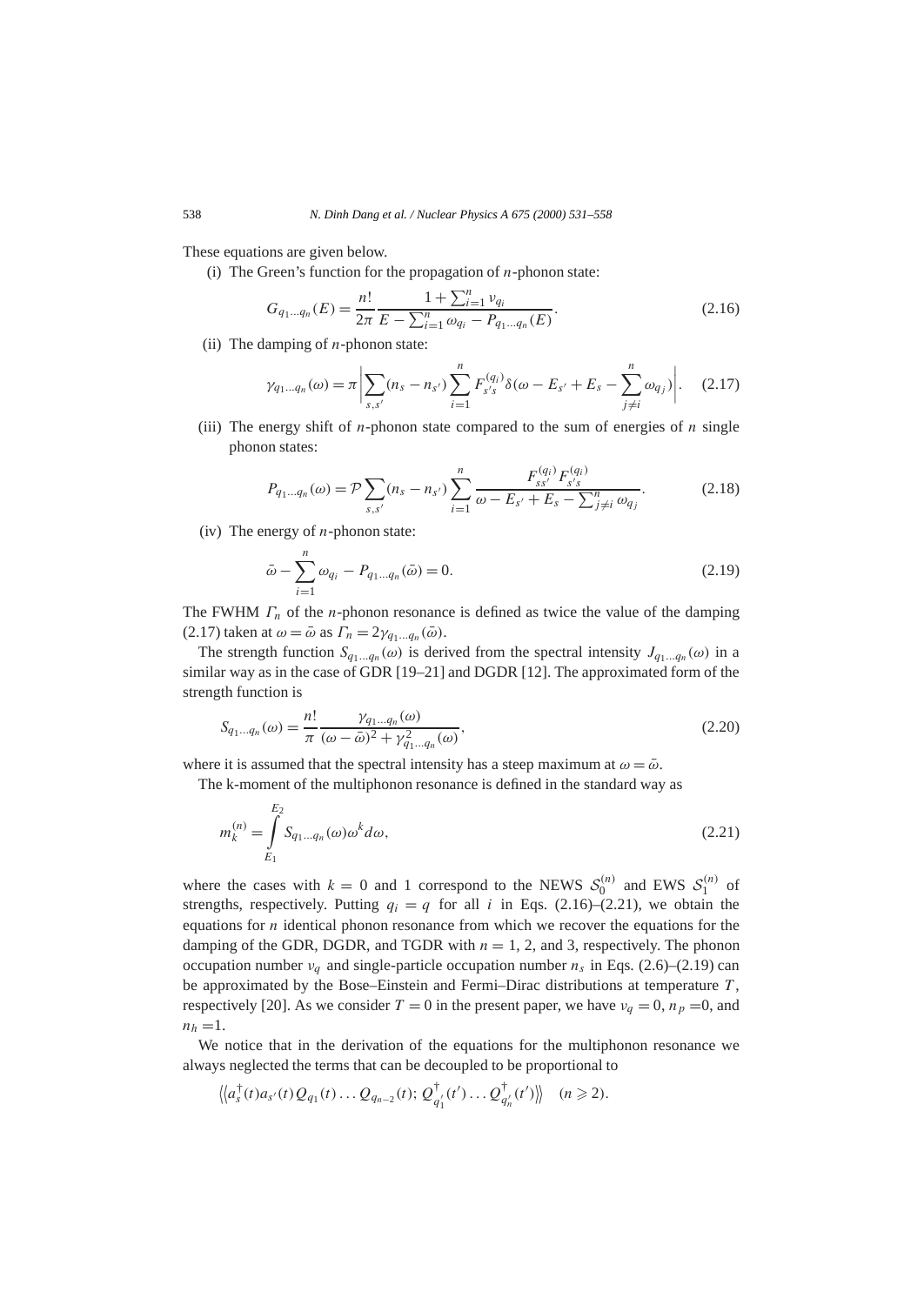As has been discussed in the cases of GDR [19] and DGDR [12], such terms are related to the single-particle damping caused by the mutual coupling to the phonon field. Their contribution to the damping of the collective phonon such as GDR can be omitted in the first order. This is tantamount to omitting the function similar to (2.3) in the hierarchy of higher-order Green functions, but in which the number of phonon operators at the time  $\tau = t$  is smaller than  $n - 1$ . In Appendix A, we demonstrate that the contribution of such terms is really negligible for DGDR and TGDR.

It is also worth noticing that a nucleon pair  $a_s^{\dagger} a_{s'}$  can be expanded in an infinite boson expansion series, e.g., of the Belyaev–Zelevinsky type [25]. Therefore, the derived damping of (multiple) phonon excitations caused by the last term at the rhs of Eq. (2.1) in fact describes not only the Landau damping, which is the spreading of a collection of harmonic oscillators (phonons), but also damping due to the coupling of multiphonon states with the *ph* pairs as clearly shown in Eq. (2.17).

#### **3. On the sum rule relationship for the DGDR**

A general sum rule relationship for the *n*-phonon resonance is absent at present. Moreover, the complexity of all possible transitions between the *n*-phonon resonance and the group of  $(n - 1)$ -phonon resonances on which it is built makes such a relationship, if any, unlikely to be model-independent already for  $n \geq 3$ . In the present section we study only the EWS and NEWS of the DGDR strengths.

It is well known that for a given Hamiltonian with a two-body interaction the following identity takes place [25,26]:

$$
S_1 \equiv \sum_{\nu} (E_{\nu} - E_0) |\langle \nu | \widehat{\mathcal{O}} | 0 \rangle|^2 = \frac{1}{2} \langle 0 | [\widehat{\mathcal{O}}, [H, \widehat{\mathcal{O}}]] | 0 \rangle, \tag{3.1}
$$

where  $\widehat{\mathcal{O}}$  is a Hermitian operator and  $\{|\nu\rangle\}$  the complete set of exact eigenstates with eigenvalues (energies)  $E_y$  of the Hamiltonian *H*. The lhs of Eq. (3.1) is the EWS of strengths of transitions from the ground state  $|0\rangle$  with energy  $E_0$  to the excited states  $|\nu\rangle$ generated by the operator  $\widehat{O}$ . In the case of the dipole operator  $\widehat{O} = D$ , if the potential *V* in the Hamiltonian were local and had no charge exchange part, it would commute with *D*. Hence the rhs of Eq. (3.1) would be equal to *NZ/(*2*MA)* independently of models and of the structure of the ground state  $|0\rangle$ . Equation (3.1) becomes then  $S_1^{(1)} = NZ/(2MA)$ , which is the well known TRK sum rule for the GDR [25,26].

The authors of Ref. [17] have extended the identity (3.1) to the two-phonon excitations to derive a model-independent sum rule for the DGDR. Putting  $\widehat{\mathcal{O}} = D^2$  instead of *D* and evaluating the rhs of Eq. (3.1) in a similar way, it is easily to obtain that

$$
S_1^{(2)} = 4 \frac{NZ}{2MA} \langle 0 | D^2 | 0 \rangle \equiv 4S_1^{(1)} S_0^{(1)}, \tag{3.2}
$$

provided the following condition holds:

$$
[D, [V, D]] = 0. \tag{3.3}
$$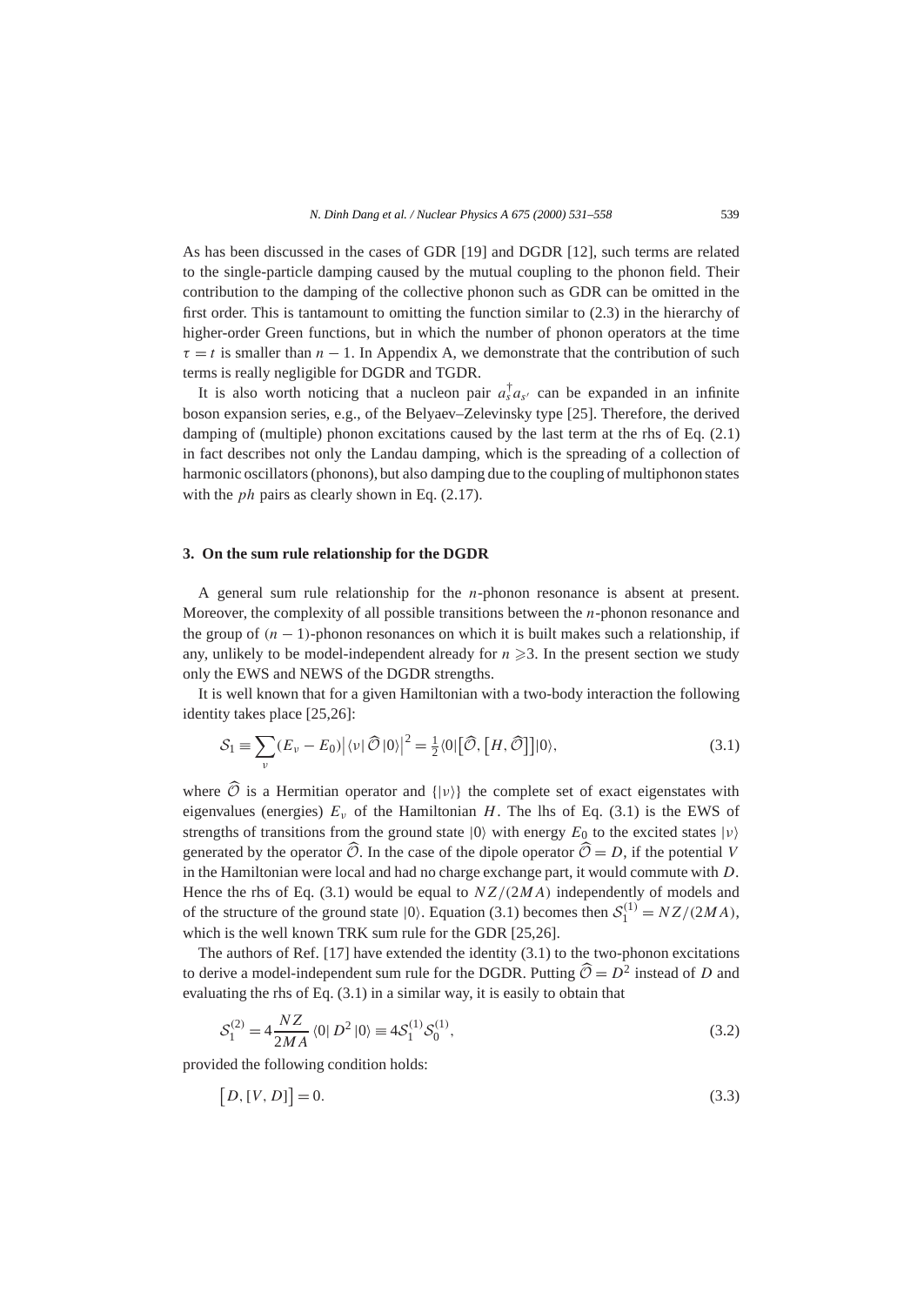The authors of Ref. [17] concluded that Eq. (3.2) is a model-independent relationship and, since the EWS  $S_1^{(1)}$  and NEWS  $S_0^{(1)}$  of the GDR on the rhs of Eq. (3.2) are known, the unknown EWS  $S_1^{(2)}$  of the DGDR strength on the lhs of Eq. (3.2) cannot exceed the value in its rhs. Hence, there is no way to get any enhancement of the DGDR strength compared to the folding result, as the latter satisfies the rhs of Eq. (3.2) [17]. It is easy to see that, starting from a general many-body Hamiltonian, the condition (3.3) does not hold in general. For instance, neither the QPM Hamiltonian [14] nor the PDM Hamiltonian (2.1) satisfies the condition  $(3.3)$ . Indeed, as the dipole operator  $D$  can be represented in the second quantization as a superposition of  $a_s^{\dagger} a_{s'}$  with  $ss' = ph$ ,  $pp'$  or  $hh'$  (see Eq. (3.13) for  $\lambda = 1$ below), the commutator between *D* and the last term  $V = \sum_{ss'q} F_{ss'}^{(q)} a_s^{\dagger} a_{s'} (Q_q^{\dagger} + Q_q)$  of (2.1) is not zero as can be verified by a simple check using the exact commutation relations:

$$
[a_s^{\dagger} a_{s'}, a_{s_1}^{\dagger} a_{s'_1}] = \delta_{s's_1} a_s^{\dagger} a_{s'_1} - \delta_{s'_1 s} a_{s_1}^{\dagger} a_{s'}.
$$
 (3.4)

As a results, we obtain for the commutator [*V*, *D*] the following expression:

$$
[V, D] = \sum_{ss'q} \sum_{s_1} F_{ss'}^{(q)} [\langle s_1 | \mathcal{M}(E1) | s' \rangle a_s^{\dagger} a_{s_1} - \langle s_1 | \mathcal{M}(E1) | s \rangle a_{s_1}^{\dagger} a_{s'}] (Q_q^{\dagger} + Q_q). \tag{3.5}
$$

Similarly, one obtains for the double commutator [*D,*[*V,D*]] the following expression:

$$
[D, [V, D]] = \sum_{ss'q} \sum_{s_1s'_1} F_{ss'}^{(q)} [2\langle s'_1 | \mathcal{M}(E1) | s' \rangle \langle s | \mathcal{M}(E1) | s_1 \rangle a_{s_1}^{\dagger} a_{s'_1}
$$

$$
- \langle s_1 | \mathcal{M}(E1) | s' \rangle \langle s'_1 | \mathcal{M}(E1) | s_1 \rangle a_s^{\dagger} a_{s'_1}
$$

$$
- \langle s_1 | \mathcal{M}(E1) | s'_1 \rangle \langle s | \mathcal{M}(E1) | s_1 \rangle a_{s'_1}^{\dagger} a_{s'}] (Q_q^{\dagger} + Q_q). \tag{3.6}
$$

Neither the rhs of Eqs. (3.5) nor the rhs of Eq. (3.6) is a number. They contain operators, that do not cancel each other in general case. Therefore, the condition (3.3) does not hold for (3.6). This means that the relationship (3.2) cannot take place.

The nonzero value of the commutator  $[V, D]$  in (3.5) also leads to the violation of the TKR sum rule. However, under a certain approximation, the expectation value of this commutator in the ground state can be considered to be equal zero, conserving the TKR sum rule. Within the PDM, the decoupling approximation of type (2.7) is made to close the hierarchy of the Green functions. We show below that this kind of decoupling approximation eventually makes the ground-state average  $\langle 0| [V, D] |0\rangle$  vanish, while it is not the case for  $\langle 0| [D, [V, D]] |0 \rangle$ .

Applying (2.7) to ground-state average values of Eqs. (3.5) and (3.6), we obtain:

$$
\langle 0 | [V, D] | 0 \rangle \simeq \sum_{ss'q} \sum_{s_1} F_{ss'}^{(q)} \left[ \langle s_1 | \mathcal{M}(E1) | s' \rangle \delta_{ss_1} n_s - \langle s | \mathcal{M}(E1) | s_1 \rangle \delta_{ss_1s'} n_{s'} \right] \langle 0 | Q_q^{\dagger} + Q_q | 0 \rangle = 0 \quad (3.7)
$$

because  $\langle 0 | Q_q^{\dagger} + Q_q | 0 \rangle$  is zero. It is important to emphasize that the decoupling scheme of type (2.7) (see also Ref. [20]) only allows the single-particle index *s*<sup>1</sup> (or *s*2) of the dipole-operator matrix element  $\langle s_2|M(E1)|s_1\rangle$  to coincide with the index *s* (or *s'*) of the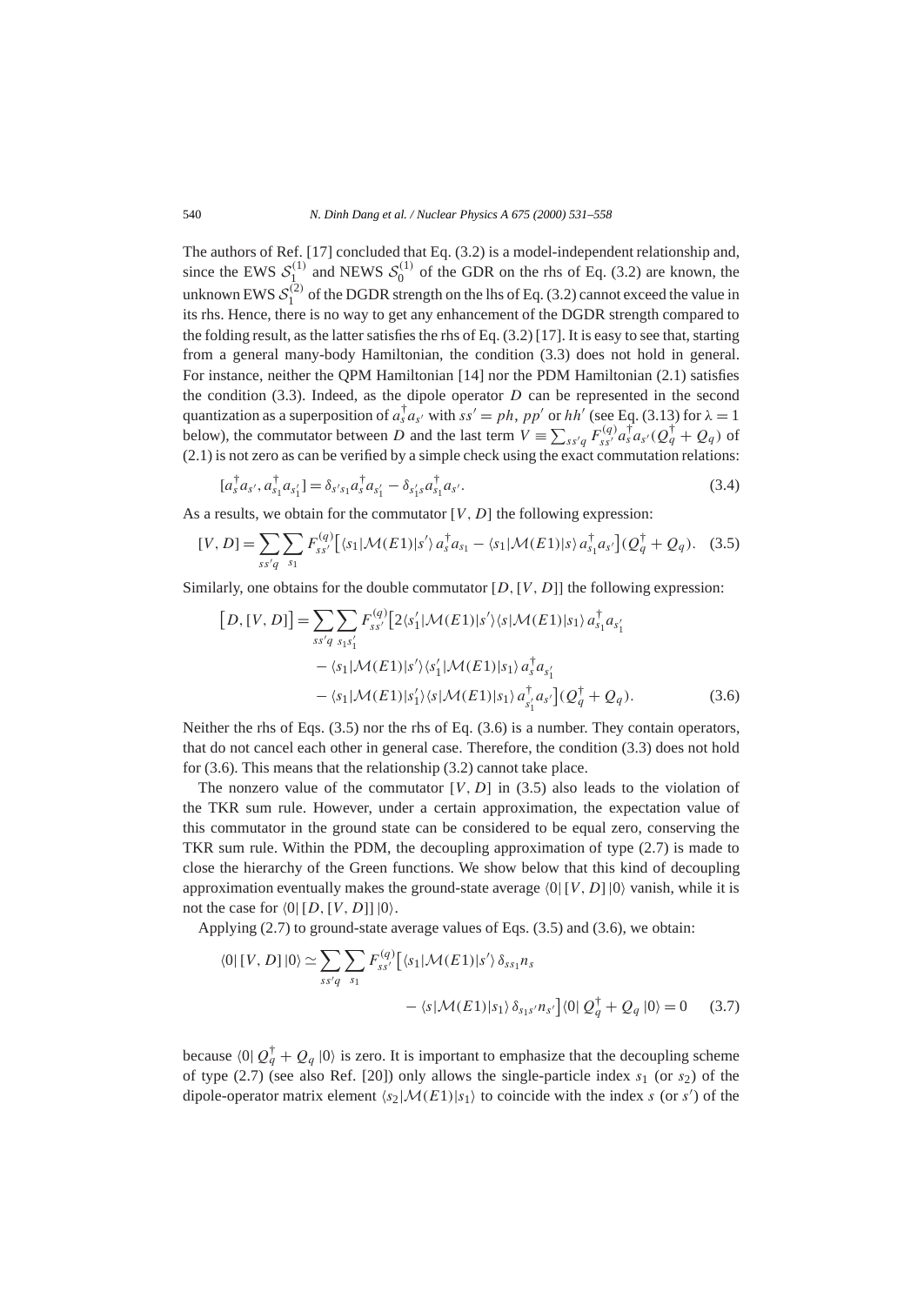coupling matrix element  $F_{ss'}^{(q)}$ . Taking now the same level of decoupling into account, we obtain, in the same way, the following expression for the ground-state expectation value *K* of Eq. (3.6):

$$
K \equiv \langle 0 | [D, [V, D]] | 0 \rangle
$$
  
\n
$$
\simeq 2 \sum_{ss'q} \sum_{s_1s'_1} F_{ss'}^{(q)} \langle s'_1 | \mathcal{M}(E1) | s' \rangle \langle s | \mathcal{M}(E1) | s_1 \rangle \langle 0 | a_{s_1}^\dagger a_{s'_1} (Q_q^\dagger + Q_q) | 0 \rangle
$$
 (3.8)

because the decoupling scheme allows the ground-state average values of the last two terms at the rhs of (3.6) vanish as in (3.7), but not the one of the first term, as has been mentioned above.

Let us now derive the modified sum rule relationship within the approximation (3.7) and (3.8). Applying the identity (3.1) with  $\hat{\mathcal{O}} \equiv D^2$ , we calculate the EWS of the DGDR strength  $S_1^{(2)}$  as

$$
S_1^{(2)} = \frac{1}{2} \langle 0 | [D^2, [T + V, D^2]] | 0 \rangle = 4S_1^{(1)} S_0^{(1)} + \frac{1}{2} \langle 0 | [D^2, [V, D^2]] | 0 \rangle
$$
  
= 4S\_1^{(1)} S\_0^{(1)} + \frac{1}{2} [ \langle 0 | D^2 [D, [V, D]] | 0 \rangle + 2 \langle 0 | D [D, [V, D]] D | 0 \rangle  
+ \langle 0 | [D, [V, D]] D^2 | 0 \rangle ]. (3.9)

The term  $4S_1^{(1)}S_0^{(1)}$  in this derivation comes from the double commutator between the double-dipole operator  $D^2$  and the kinetic part *T* of the Hamiltonian [17]. The EWS  $S_1^{(1)}$ is the TKR sum rule, while the NEWS  $S_0^{(1)}$  is equal to  $\langle 0|D^2|0\rangle$ . Replacing the double commutator  $[D, [V, D]]$  in the last term at the rhs of (3.9) by its ground-state expectation value  $K$  from  $(3.8)$ , we obtain the new sum rule relationship:

$$
S_1^{(2)} \simeq 4(S_1^{(1)} + \frac{1}{2}K)S_0^{(1)}.
$$
\n(3.10)

We have just shown that the PDM, which uses the decoupling scheme (2.7), conserves the TKR sum rule (in average), but violates the relationship (3.2). Instead of (3.2), the new relationship (3.10) holds, taking into account the nonzero ground-state expectation value of [*D,*[*V,D*]]. It is worth noticing that this modification is not quite the same as in the case when the Hamiltonian includes nonlocal and/or exchange-current forces such as isospindependent, Majorana exchange or one-pion exchange forces, etc. These interactions lead to an additional violation of TKR sum rule with an enhancement factor up to 30–40% [27].

In view of several popular microscopic theories that use the RPA phonon operators to generate the giant resonances and to study their damping by mixing these single RPA phonons with two-, three-phonon configurations, we will show below how anharmonicities between the RPA phonons really make the EWS of the DGDR strengths deviate from the relationship (3.2).

The RPA one-phonon state  $|i\rangle^{(\lambda)}$  with number *i* and multipolarity  $\lambda$  is define as

$$
|i\rangle^{(\lambda)} = Q_{\lambda i}^{\dagger} |RPA\rangle,\tag{3.11}
$$

where  $|RPA\rangle$  is the correlated RPA ground state (phonon vacuum), i.e.,  $Q_{\lambda i}$   $|RPA\rangle = 0$ , and the phonon operator  $Q^{\dagger}_{\lambda i}$  is defined as a linear superposition of the *ph* pair operator  $B_{ph}^{\dagger} = a_p^{\dagger} a_h$  as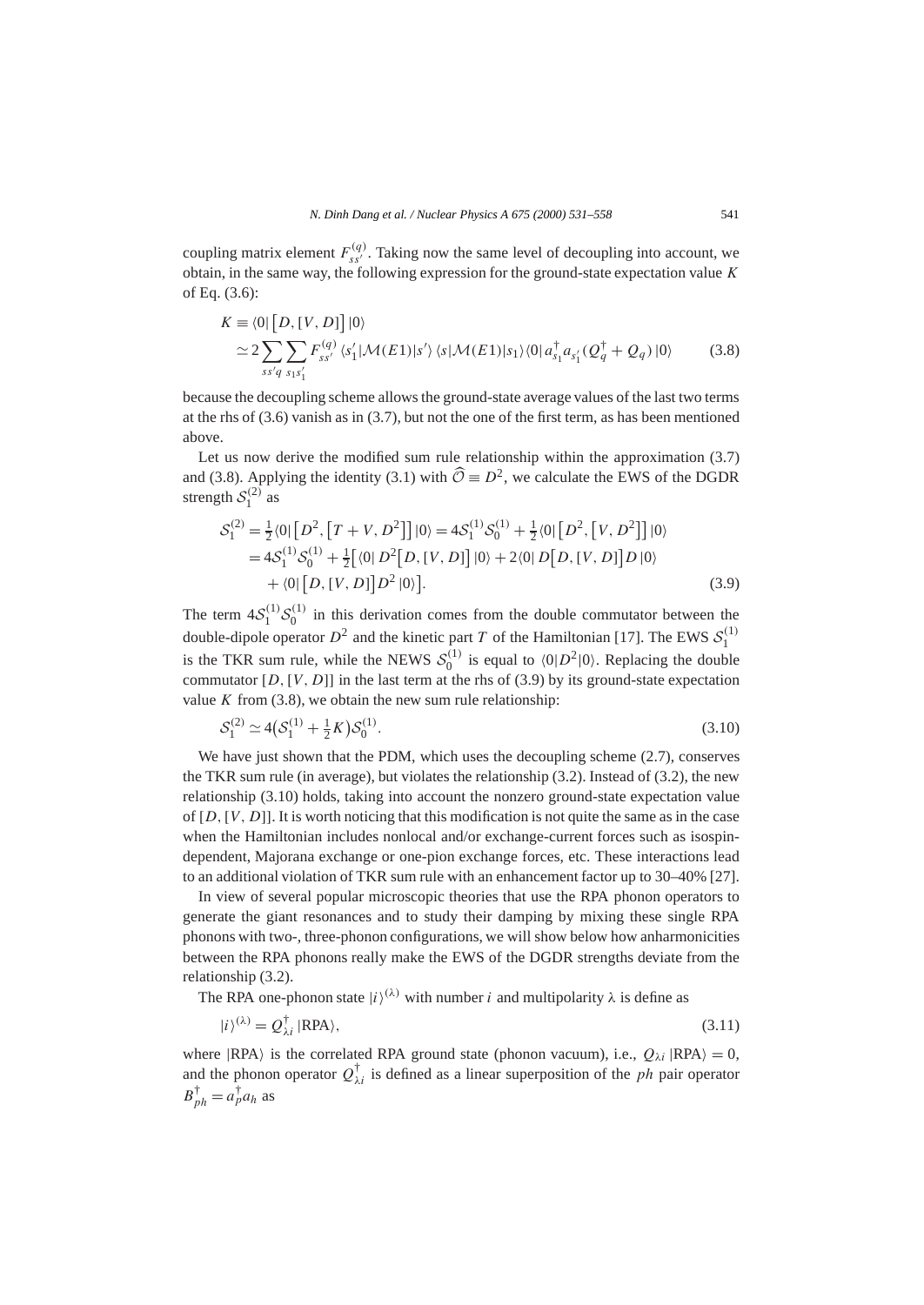542 *N. Dinh Dang et al. / Nuclear Physics A 675 (2000) 531–558*

$$
Q_{\lambda i}^{\dagger} = \sum_{ph} \left[ X_{ph}^{(\lambda i)} B_{ph}^{\dagger} - Y_{ph}^{(\lambda i)} B_{ph} \right].
$$
 (3.12)

The equation of motion applied to a model Hamiltonian with two-body interaction can be linearized in the space of one-phonon states (3.11) assuming the quasiboson approximation (QBA) of the phonon operator (3.12). The  $X_{ph}^{(\lambda i)}$  and  $Y_{ph}^{(\lambda i)}$  amplitudes satisfy then the wellknown orthogonality and closure relationships within the QBA. This RPA equation defines the energies  $\omega_i^{(\lambda)} = E_i^{(\lambda)} - E_0$ , and the *X*, *Y* amplitudes of the one-phonon state (3.11) [25,26,28].

The electric multipole operator  $\widehat{\mathcal{O}}_{\lambda}$  can be expressed in terms of the RPA phonon operators  $Q_{\lambda i}^{\dagger}$  and  $Q_{\lambda i}$  as

$$
\widehat{\mathcal{O}}_{\lambda} = \sum_{i} \mathcal{F}_{i}^{(\lambda)} \big( Q_{\lambda i}^{\dagger} + Q_{\lambda i} \big) + \sum_{ss' = pp', \, hh'} \langle s' | \mathcal{M}(E\lambda) | s \rangle a_{s}^{\dagger} a_{s'}, \quad \text{where} \tag{3.13}
$$

$$
\mathcal{F}_i^{(\lambda)} = \sum_{ph} \langle h | \mathcal{M}(E\lambda) | p \rangle \left( X_{ph}^{(\lambda i)} + Y_{ph}^{(\lambda i)} \right),\tag{3.14}
$$

with the matrix elements of the E $\lambda$ -transitions  $\langle h|\mathcal{M}(E\lambda)|p\rangle$ . The EWS  $\mathcal{S}_1^{(\lambda)}$  and NEWS  $S_0^{(\lambda)}$  of strengths of E $\lambda$ -transitions from the ground state  $|RPA\rangle$  to the one-phonon state  $|i\rangle^{(\lambda)}$  (3.11) can be easily calculated as

$$
S_1^{(\lambda)} = \sum_i |\langle \lambda \rangle \langle i | \widehat{\mathcal{O}}_{\lambda} | \text{RPA} \rangle|^2 \omega_i^{(\lambda)} = \sum_i [\mathcal{F}_i^{(\lambda)}]^2 \omega_i^{(\lambda)},
$$
  

$$
S_0^{(\lambda)} = \sum_i |\langle \lambda \rangle \langle i | \widehat{\mathcal{O}}_{\lambda} | \text{RPA} \rangle|^2 = \sum_i [\mathcal{F}_i^{(\lambda)}]^2.
$$
 (3.15)

The product of the type at the rhs of  $(3.2)$  can be now evaluated using  $(3.15)$  as

$$
4\mathcal{S}_0^{(\lambda)}\mathcal{S}_1^{(\lambda)} = 2\bigg\{\sum_{i_1} \left(\mathcal{F}_{i_1}^{(\lambda)}\right)^2 \omega_{i_1}^{(\lambda)} \sum_{i_2} \left(\mathcal{F}_{i_2}^{(\lambda)}\right)^2 + \sum_{i_1} \left(\mathcal{F}_{i_1}^{(\lambda)}\right)^2 \sum_{i_2} \left(\mathcal{F}_{i_2}^{(\lambda)}\right)^2 \omega_{i_2}^{(\lambda)}\bigg\}
$$
  
= 
$$
2\sum_{i_1 i_2} \left[\mathcal{F}_{i_1}^{(\lambda)}\right]^2 \left[\mathcal{F}_{i_2}^{(\lambda)}\right]^2 \left(\omega_{i_1}^{(\lambda)} + \omega_{i_2}^{(\lambda)}\right).
$$
 (3.16)

Let us now define the two-phonon state that is constructed from two RPA phonon operators (3.12) as

$$
|i_1^{(\lambda_1)} i_2^{(\lambda_2)}\rangle = \frac{1}{\sqrt{\delta_{\lambda_1 \lambda_2} \delta_{i_1 i_2} + 1}} Q_{\lambda_1 i_1}^\dagger Q_{\lambda_2 i_2}^\dagger |\text{RPA}\rangle,\tag{3.17}
$$

where the factor  $(\delta_{\lambda_1\lambda_2}\delta_{i_1i_2}+1)^{-1/2}$  is introduced to avoid double counting when  $\lambda_1=\lambda_2$ and  $i_1 = i_2$ . To be precise, the introduction of two-phonon excitation also modifies the ground-state  $|RPA\rangle$  to  $|0\rangle$  due to phonon correlations in the ground state, whose effect can be neglected so long as  $\langle 0|Q^{\dagger}Q|0\rangle \simeq 0$ . In the giant resonance region at zero temperature we can safely put  $|0\rangle = |RPA\rangle$ . The matrix element of the transition from the ground state  $|RPA\rangle$  to the two-phonon state (3.17) that is caused by the two-body operator  $\widehat{\mathcal{O}}_{\lambda_1\lambda_2}$  =  $\widehat{\mathcal{O}}_{\lambda_1}\widehat{\mathcal{O}}_{\lambda_2}$  can be now easily calculated using Eqs. (3.13) and (3.17). It is equal to

$$
\langle i_1^{(\lambda_1)} i_2^{(\lambda_2)} | \widehat{\mathcal{O}}_{\lambda_1 \lambda_2} | \text{RPA} \rangle = \frac{1}{\sqrt{\delta_{\lambda_1 \lambda_2} \delta_{i_1 i_2} + 1}} \big( \mathcal{F}_{i_1}^{(\lambda_1)} \mathcal{F}_{i_2}^{(\lambda_2)} + \delta_{\lambda_1 \lambda_2} \mathcal{F}_{i_2}^{(\lambda_1)} \mathcal{F}_{i_1}^{(\lambda_2)} \big) . \tag{3.18}
$$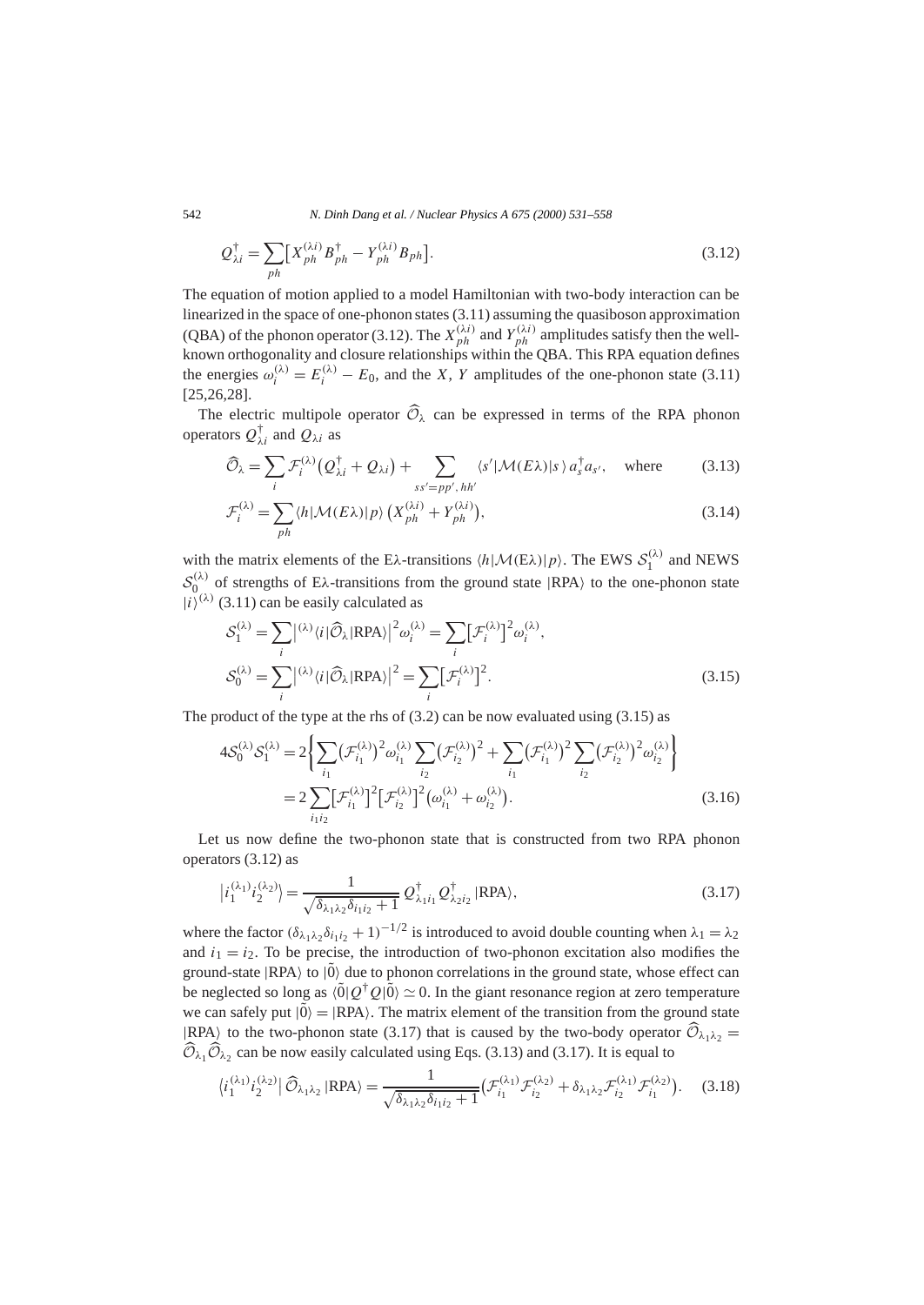Putting  $\lambda_1 = \lambda_2 = \lambda$ , we get from Eq. (3.18) the matrix element of the double-phonon transition:

$$
\langle i_1^{(\lambda)} i_2^{(\lambda)} | \widehat{\mathcal{O}}_{\lambda\lambda} | \text{RPA} \rangle = \frac{2}{\sqrt{\delta_{i_1 i_2} + 1}} \mathcal{F}_{i_1}^{(\lambda)} \mathcal{F}_{i_2}^{(\lambda)}.
$$
 (3.19)

The EWS  $S_1^{(\lambda\lambda)}$  of the double-phonon strength is

$$
\mathcal{S}_1^{(\lambda\lambda)} \equiv \sum_{i_1i_2} \left| \langle i_1^{(\lambda)} i_2^{(\lambda)} \right| \widehat{\mathcal{O}}_{\lambda\lambda} | \text{RPA} \rangle \right|^2 \omega_{i_1i_2}^{(\lambda\lambda)} = 4 \sum_{i_1i_2} \frac{1}{\delta_{i_1i_2} + 1} \left[ \mathcal{F}_{i_1}^{(\lambda)} \right]^2 \left[ \mathcal{F}_{i_2}^{(\lambda)} \right]^2 \omega_{i_1i_2}^{(\lambda\lambda)}, (3.20)
$$

where  $\omega_{i_1 i_2}^{(\lambda \lambda)}$  is the energy of the two-phonon state  $|i_1^{(\lambda)} i_2^{(\lambda)}\rangle$ , which, in general, is not equal to  $\omega_{i_1}^{(\lambda)} + \omega_{i_2}^{(\lambda)}$ . Comparing now the lhs of Eq. (3.20) and the lhs of Eq. (3.16), we see that they would be equal to each other if their rhs coincided. This would take place only if the following conditions were fulfilled:

(a) 
$$
i_1 = i_2 = i
$$
, (b)  $\omega_{i_1 i_2}^{(\lambda \lambda)} = \omega_{i_1}^{(\lambda)} + \omega_{i_2}^{(\lambda)} = 2\omega_i^{(\lambda)}$ .

Indeed, if (a) is fulfilled, Eq. (3.20) becomes

$$
\mathcal{S}_1^{(\lambda\lambda)}\big|_{i_1=i_2=i} = 2\sum_i \left[\mathcal{F}_i^{(\lambda)}\right]^4 \omega_{ii}^{(\lambda\lambda)},\tag{3.21}
$$

while Eq. (3.16) becomes

$$
4\mathcal{S}_1^{(\lambda)}\mathcal{S}_0^{\lambda}\big|_{i_1=i_2=i} = 4\sum_i [\mathcal{F}_i^{(\lambda)}]^4 \omega_i^{(\lambda)}.
$$
\n(3.22)

The lhs of Eqs. (3.21) and (3.22) would be equal to each other if their rhs were equal, i.e., if

$$
2\sum_{i} \left[\mathcal{F}_{i}^{(\lambda)}\right]^{4} \left(\omega_{ii}^{(\lambda\lambda)} - 2\omega_{i}^{(\lambda)}\right) = 0. \tag{3.23}
$$

Equation (3.23), with arbitrary  $\mathcal{F}_i^{(\lambda)}$ , takes place only if  $\omega_{ii}^{(\lambda\lambda)} = 2\omega_i^{(\lambda)}$ , i.e., if condition (b) holds. If only (a) is fulfilled, we can estimate the shift  $\Delta \omega_{ii}^{(\lambda \lambda)}$  of the two-phonon energy  $\omega_{ii}^{(\lambda\lambda)}$  from  $2\omega_i^{\lambda}$  from the difference  $\Delta S_1^{(\lambda\lambda)}$  between the EWS of the double-phonon strengths and  $4S_1^{(\lambda)}S_0^{(\lambda)}$ 

$$
\Delta S_1^{(\lambda\lambda)} \equiv S_1^{(\lambda\lambda)}\big|_{i_1=i_2=i} - 4S_1^{(\lambda)}S_0^{(\lambda)} = 2\sum_i [\mathcal{F}_i^{(\lambda)}]^4 \Delta \omega_{ii}^{(\lambda\lambda)}.
$$
\n(3.24)

Equation (3.24) shows that a small energy shift  $\Delta \omega_{ii}^{(\lambda \lambda)}$  in the two-phonon energy  $\omega_{ii}^{(\lambda \lambda)}$  as compared to  $2\omega_i^{(\lambda)}$  is sufficient to cause a large difference in the EWS of the two-phonon strengths compared to  $4S_1^{(\lambda)}S_0^{(\lambda)}$  because of the sum with the multipliers  $\mathcal{F}_i^{(\lambda)}$  in front of  $\Delta \omega_{ii}^{(\lambda \lambda)}$ . This means that a small anharmonicity in the DGDR energy leads to the big difference in its EWS of strengths compared to the harmonic limit. It is worth noticing that the derivation discussed above is applied for any multipolarity *λ*. In particular, for the dipole case  $\lambda = 1$ , it does not depend on whether the DGDR is formed in a one- or two-step process.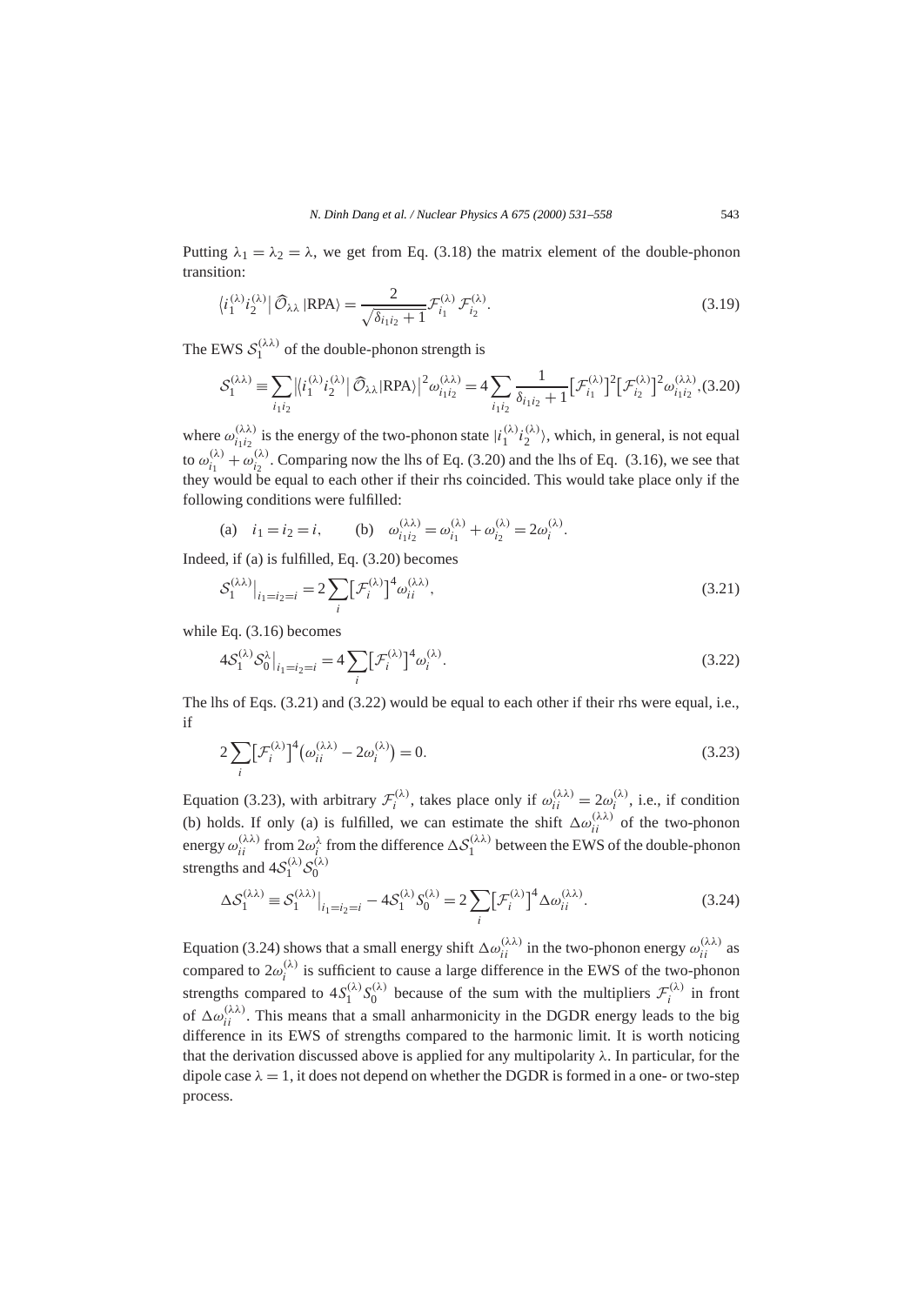We have shown how the relationship  $(3.2)$  should be replaced with the new relationship (3.10) because the condition (3.3) required for (3.2) does not hold for the PDM Hamiltonian. We have also shown that the deviation from the relationship (3.2) is ultimately related to the shift of the two-phonon energy from its value obtained within the harmonic limit, which is equal to the sum of the energies of two single phonon excitations. In the next section, we will demonstrate that, by removing the energy shift so that the DGDR energy is equal to twice the GDR energy, i.e., its value in the harmonic limit, one can restore the relationship (3.2). An evaluation of the energy shift  $\Delta \omega_{ii}^{(\lambda \lambda)}$  (3.24) is given in Appendix B making use of a general model Hamiltonian with two-body force. Of course, this does not exclude a possibility that anharmonicity, local terms in the Hamiltonian, etc., acting together may eventually lead to the zero value of the commutator  $[V, D]$ , and therefore, to the relationship (3.2). In order to demonstrate this, at least numerically, the consistent inclusion of ground-state correlations, anharmonicities of the one phonon state and corrections to the transition operator, and other effects, which are left out in this work should be explicitly taken into account. The anharmonicity in the energy and the transition strength of two-phonon giant resonances have also been studied in detail by several authors within different models in recent papers [29–31].

## **4. Numerical results**

In this section we present the results of the calculations of the energy, FWHM, strength function and first moment of the DGDR and TGDR in  $\frac{90}{2}$ r,  $\frac{120}{5}$ Sn, and  $\frac{208}{9}$ Pb within the formalism developed in Section 2. In these calculations we assume that the properties of the GDR are known and can be well described within a microscopic model such as the QPM [14]. Therefore, in order to maintain the simplicity and transparency, we employ the same scenario, which has been successfully used to describe the damping of the hot GDR within the PDM-1 [20]. According to this scenario, the GDR is generated by a single collective and structureless phonon with energy  $\omega_q$  that is close to the energy  $\omega_{\text{GDR}}$  of the ground-state GDR and exhausts all the oscillator strength.

As has been pointed out in Section 3, the PDM conserves the TKR sum rule for the GDR in average since  $\langle 0 | [V, D] | 0 \rangle$  is zero (Eq. (3.7)). In this case, the EWS  $S_1^{(n)}$  and NEWS  $S_0^{(n)}$  are just proportional to the moments  $m_0^{(n)}$  and  $m_1^{(n)}$  (2.21), respectively, with a factor  $N^{(n)} = N^n$ , where *N* is the strength normalization factor for the dipole case. The value of the latter is 84.4 mb for  $\frac{90}{2}$ r, 136.9 mb for  $\frac{120}{5}$ n, and 262.8 mb for  $\frac{208}{10}$ Pb. Multiplying these values by those of  $m_1^{(1)}$  from Table 3 of Ref. [12], one easily obtains the absolute values of the EWS  $S_{1}^{(1)}$  as 1334.36 mb MeV for <sup>90</sup>Zr, 1870.05 mb MeV for <sup>120</sup>Sn, and  $3221.93$  mb MeV for <sup>208</sup>Pb. The ratios between these values and the corresponding TRK sum rules values 60  $NZ/A$  (mb MeV) are 1, 1.07, and 1.08, respectively. They are in good agreement with the experimental values of the averaged integrated cross section, which are equal to  $1.05 \pm 0.07$  TRK sum rule units for average upper integration limit  $E\gamma = 28.2$  MeV [32]. With the integration extended to higher energy, the experimental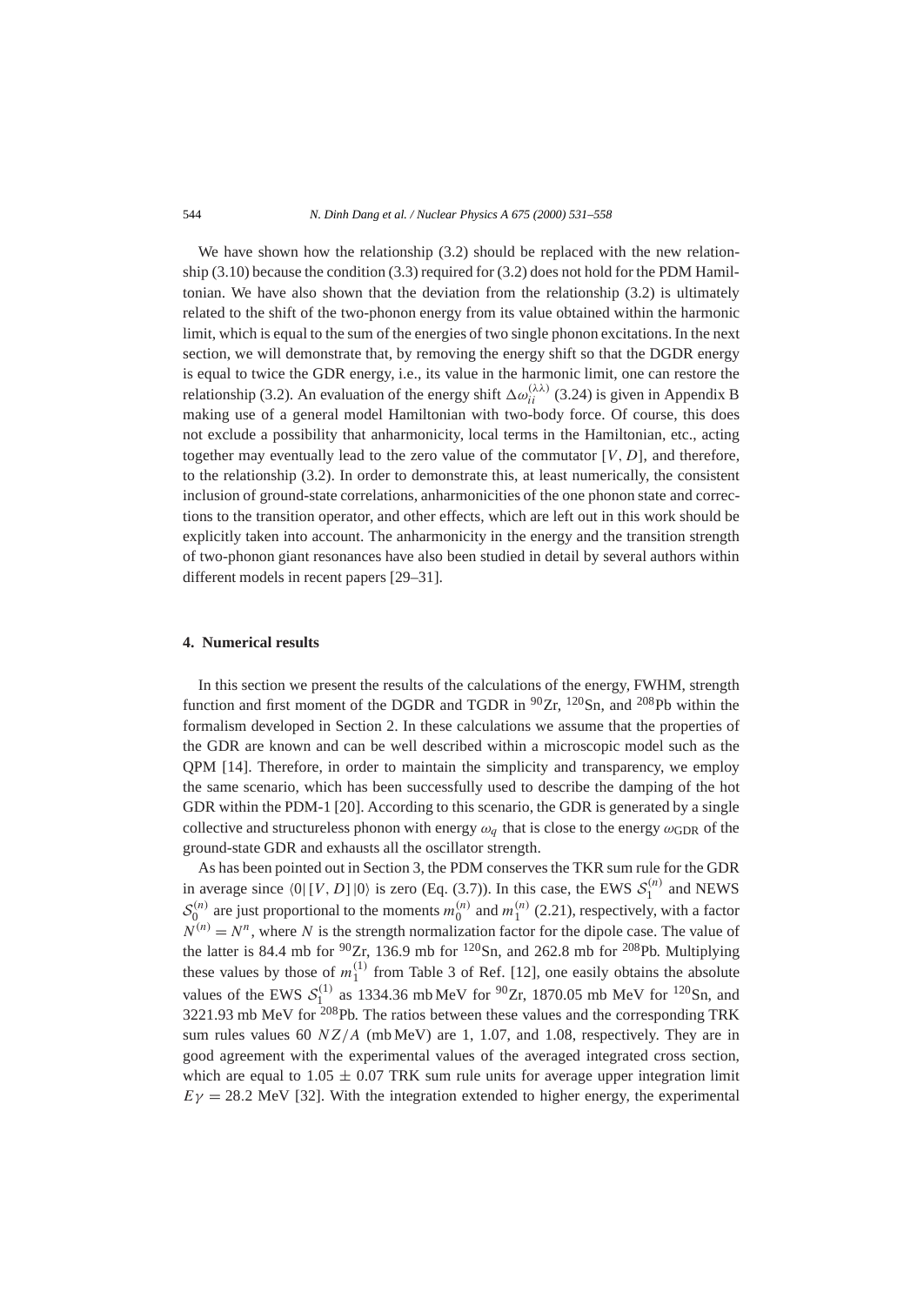integrated cross sections may reach the values of 1.4 times the TRK sum rule due to the contribution of exchange forces.

The absolute values of the EWS and NEWS strengths for the DGDR can also be obtained in the same way, multiplying respectively  $m_1^{(2)}$  and  $m_0^{(2)}$  in Table 3 of Ref. [12] by  $N^2$ . It should be noticed, however, that when  $n > 1$ , as in the case of DGDR (e.g.,  $n = 2$ ) the absolute values of the EWS of strengths of the DGDR cannot be compared directly with the experimental integrated cross-section  $\sigma_C$  extracted from the Coulomb excitations because the latter is related to the DGDR photoabsorption cross section  $\sigma(E)$  as

$$
\sigma_{\mathcal{C}} = \int_{E_{\min}}^{\infty} \mathcal{N}(E)\sigma(E) \, dE. \tag{4.1}
$$

The function  $\mathcal{N}(E)$  is the photon spectral function which, according to the Weisäker– Williams method, appears after the integration of the spectrum of virtual photon  $\mathcal{N}(E, b)$ over the impact parameter *b*. Since in the present work we are interested in the anharmonic effects in the strength functions of the multiphonon resonances compared to the values obtained within the independent phonon pictures, we prefer to consider the relative differences rather than the absolute values to avoid complication related to reaction mechanisms. <sup>2</sup> Therefore, we are going to check in the present section the relationship

$$
m_1^{(2)} = 4m_1^{(1)}m_0^{(1)}\tag{4.2}
$$

which is equivalent to  $(3.2)$ , based on the discussion above.

We use the realistic single-particle energies obtained in the Woods–Saxon potentials at  $T = 0$  for the nuclei under consideration. These discrete spectra cover an energy interval from around −35 to 25 MeV, i.e., including the continuum region. In the PDM-1 reasonable agreement between theory and data has been achieved via coupling of GDR phonon to all *ph*, *pp*, and *hh* configurations [19,20]. The phonon energy  $\omega_q$  and the matrix elements of the coupling to *ph* and *pp* or *hh*  $F_{ph}^{(q)} = F_1$  for  $(s, s') = (p, h)$ , and  $F_{pp}^{(q)} = F_{hh}^{(q)} = F_2$  for  $(s, s') = (p, p')$  or  $(h, h')$  are introduced as parameters of the model. Even though the higher-order graphs were not included explicitly in the equations within the PDM-1, this procedure implies that their effects are incorporated effectively in the parameters  $F_1$  and  $F_2$ . The PDM-2, which includes these coupling explicitly up to twophonon terms [21], gives the similar results for the hot GDR. The energy  $\omega_q$  and the temperature-independent parameters  $F_1$  and  $F_2$  for the couplings have been chosen so that the experimental width and energy of the GDR at  $T = 0$  are reproduced, and that the GDR energy does not vary appreciably when *T* changes (see the details in Ref. [20]). The same parameters  $\omega_q$  and  $F_1$  are used for the calculations of the DGDR and TGDR in the present paper. The experimental values for the GDR energy reproduced by these parameters are  $E_{\rm GDR} = 16.8$  MeV for <sup>90</sup>Zr, 15.4 MeV for <sup>120</sup>Sn, and 13.5 MeV for <sup>208</sup>Pb. The calculated

<sup>&</sup>lt;sup>2</sup> A systematic study of the cross sections  $\sigma_C$  using the PDM strength functions for the DGDR in <sup>136</sup>Xe and <sup>208</sup>Pb is now being carried out. The results will be compared directly with the experimental data and will be reported in a subsequent publication [33].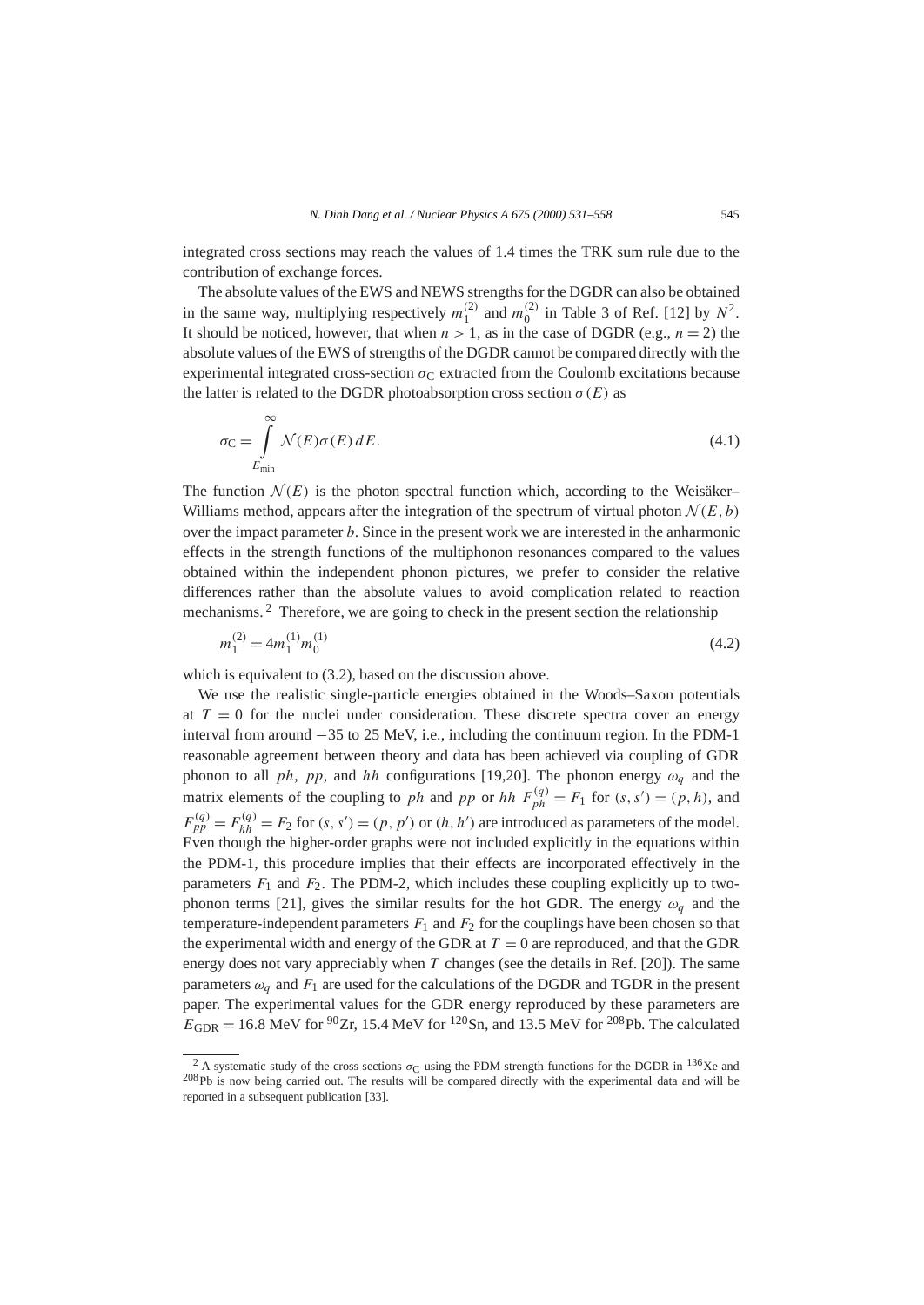values of the GDR FWHM are  $\Gamma_{\text{GDR}} = 4.2 \text{ MeV}$  for <sup>90</sup>Zr, 4.9 MeV for <sup>120</sup>Sn, and 4.0 MeV for  $208Pb$ , which are the same as the empirical values. The parameter  $F_2$  is not needed at zero-temperature.

For open-shell nuclei at nonzero temperature, superfluid pairing contributes at *T <* 1 MeV because the pairing gap decreases as *T* increases up to a critical temperature  $T_{cr}$  where the gap vanishes as in the finite-temperature BCS or remains small if thermal fluctuations due to nuclear finiteness are taken into account. Since the increase of the GDR width at low temperatures is caused by the coupling of the GDR phonon to *pp* and *hh* configuration [20], the decrease of the paring gap, which is also due to *pp* and *hh* interaction near the Fermi surface, slows down the increase of the hot GDR width at  $T < T_{cr}$ . The GDR strength functions in <sup>120</sup>Sn obtained within the PDM-1 at  $T = 0.1, 0.4$ , and 0.6 MeV are shown in Fig. 1. The dashed curves have been obtained including a temperature-dependent neutron pairing gap  $\Delta(T)$  with  $\Delta(0) = 1.4$  MeV within the approximation mentioned in



Fig. 1. Strength function of the GDR in  $120$ Sn obtained in PDM-1 at several temperatures *T <* 0*.*8 MeV. The dashed curves are results when superfluid pairing is included, while solid curves are those obtained neglecting the pairing.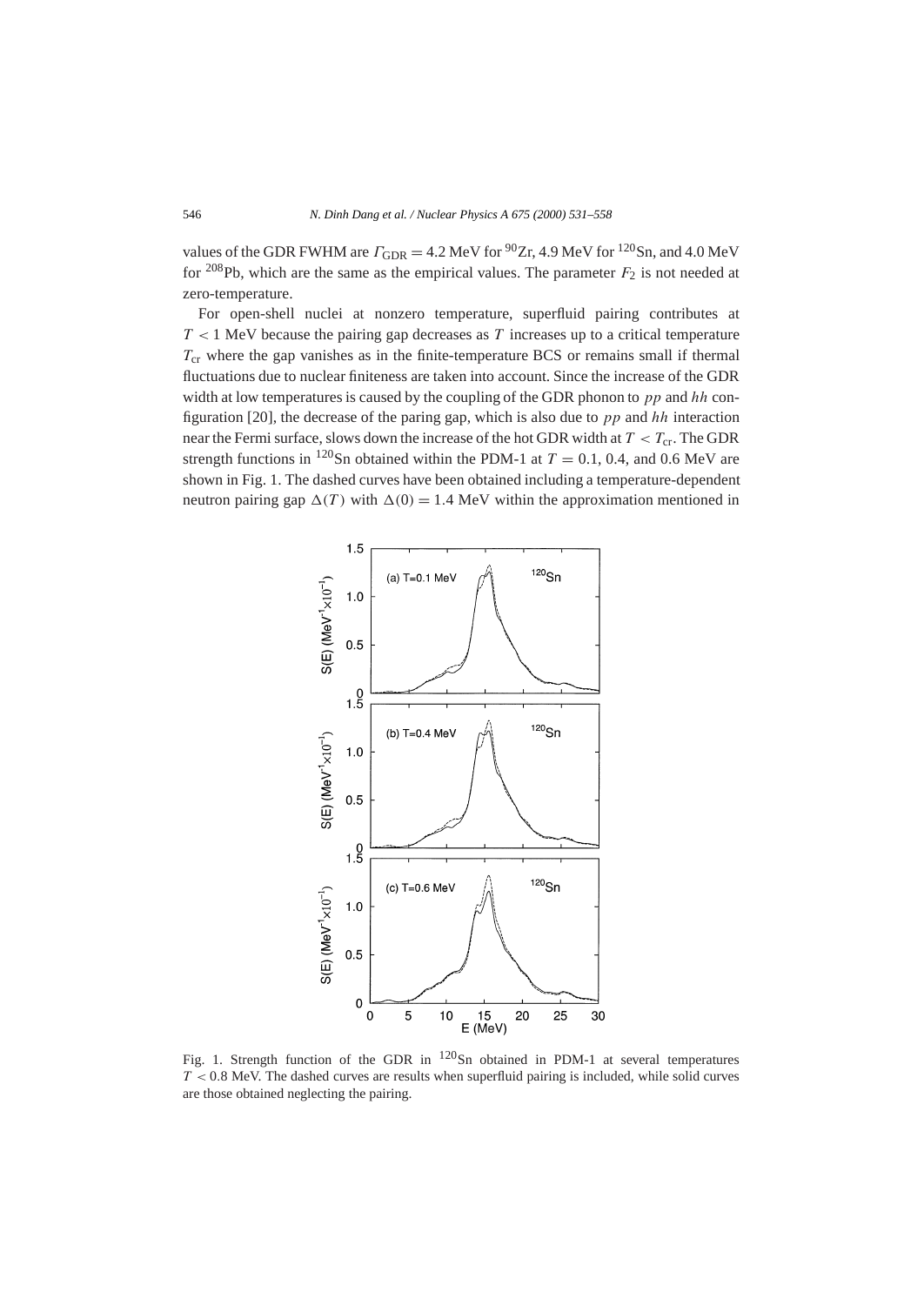Ref. [34]. It is seen from this figure that the effect of pairing starts to show up clearly only at temperatures close to  $T_{cr} \simeq 0.8$  MeV. At  $T = 0.6$  MeV ( $\Delta(T) \simeq 0.9$  MeV) e.g., the GDR width becomes slightly smaller than the value obtained neglecting pairing (Fig. 1(c)). At very low temperatures, e.g.,  $T = 0.1$  MeV, the strength functions calculated with and without pairing look almost the same, except for some slight difference around 10 MeV and at the GDR peak (Fig. 1(a)). When the average shape of the hot GDR was generated in the CASCADE calculations [34], the contribution of small changes in the strength function due to pairing at each temperature enters coherently in the sum from  $T = 3.2$  MeV down to  $T = 0.1$  MeV. This leads to a better agreement between the PDM prediction and the data, especially around  $E = 10$  MeV. However, for the ground-state GDR ( $T = 0$ ) considered in the present work, the effect can be safely omitted by the reason discussed above (Fig. 1(a)). Moreover, we compare here the DGDR and TGDR calculated within the present model with the results obtained in the folding model. As we employ for the calculations in both models the same ground-state GDR obtained within the PDM-1, the inclusion or omission of pairing should not modify substantially the relative difference between the results obtained in these two models for the open-shell nuclei.

The energy-weighted (EW) strength functions  $S(E) \times E$  for the DGDR in <sup>90</sup>Zr, <sup>120</sup>Sn, and <sup>208</sup>Pb calculated using Eq. (2.20) for  $n = 2$  are shown in Fig. 2. The left panels (Fig. 2(a)–(c)) are the results obtained using a smearing parameter  $\varepsilon = 0.5$  MeV in the *δ*-function, while a value  $ε = 0.05$  MeV has been used for the results displayed on the right panels (Fig. 2(d)–(f)). We will call these results "results with anharmonicity" to distinguish with the "folding results" obtained by folding the strength functions of two independent GDRs [6,35]. The latter have been calculated in PDM-1, i.e., based on Eqs. (2.16)–(2.20) with  $n = 1$ . The folding results are shown as dashed curves on the left panels. From the dense fine structure of the strength functions on the right panels, it is seen that the damping of the DGDR due to coupling to incoherent nucleon pairs is really complex. The gross structure of the DGDR obtained with the larger *ε* on the left panels, however, is very close to a single Breit–Wigner shape. The largest difference between the results with anharmonicity and the folding results of the DGDR is seen in  $^{120}Sn$  (Fig. 2(b)). The magnitude of the DGDR peak is about two times larger that the folding result, i.e., about the same order of the difference reported for the DGDR in  $^{136}$ Xe [1,4,8]. In  $^{208}$ Pb the DGDR looks quite harmonic as this difference is rather small.

Since the interaction between phonon and nucleon pairs is put to be the same  $F_1$  for all levels, the difference between the DGDRs in open-shell and closed-shell nuclei can be understood based on the properties of their single-particle spectra alone. In the double magic nucleus  $^{208}$ Pb the Fermi surface lies just between two shells with a gap between shells of about 3–4 MeV. The  $1\hbar\omega_0$  excitation, which corresponds to the GDR, can be generated by a group of 5–6 single-particle levels just below the Fermi surface to a group of 6–7 levels of the next shell situated just above the Fermi surface. The GDR in  $^{208}Pb$ , therefore, is very collective with a FWHM of about 4 MeV. In the open-shell nuclei the distant between the occupied and unoccupied levels that belong to neighbor shells from two sides of the Fermi surface is about 2 MeV between 2*p*1*/*<sup>2</sup> and 1*g*9*/*<sup>2</sup> proton levels in <sup>90</sup>Zr, and particularly small (less than 1 MeV) between  $3s_{1/2}$  and  $2d_{3/2}$  neutron levels in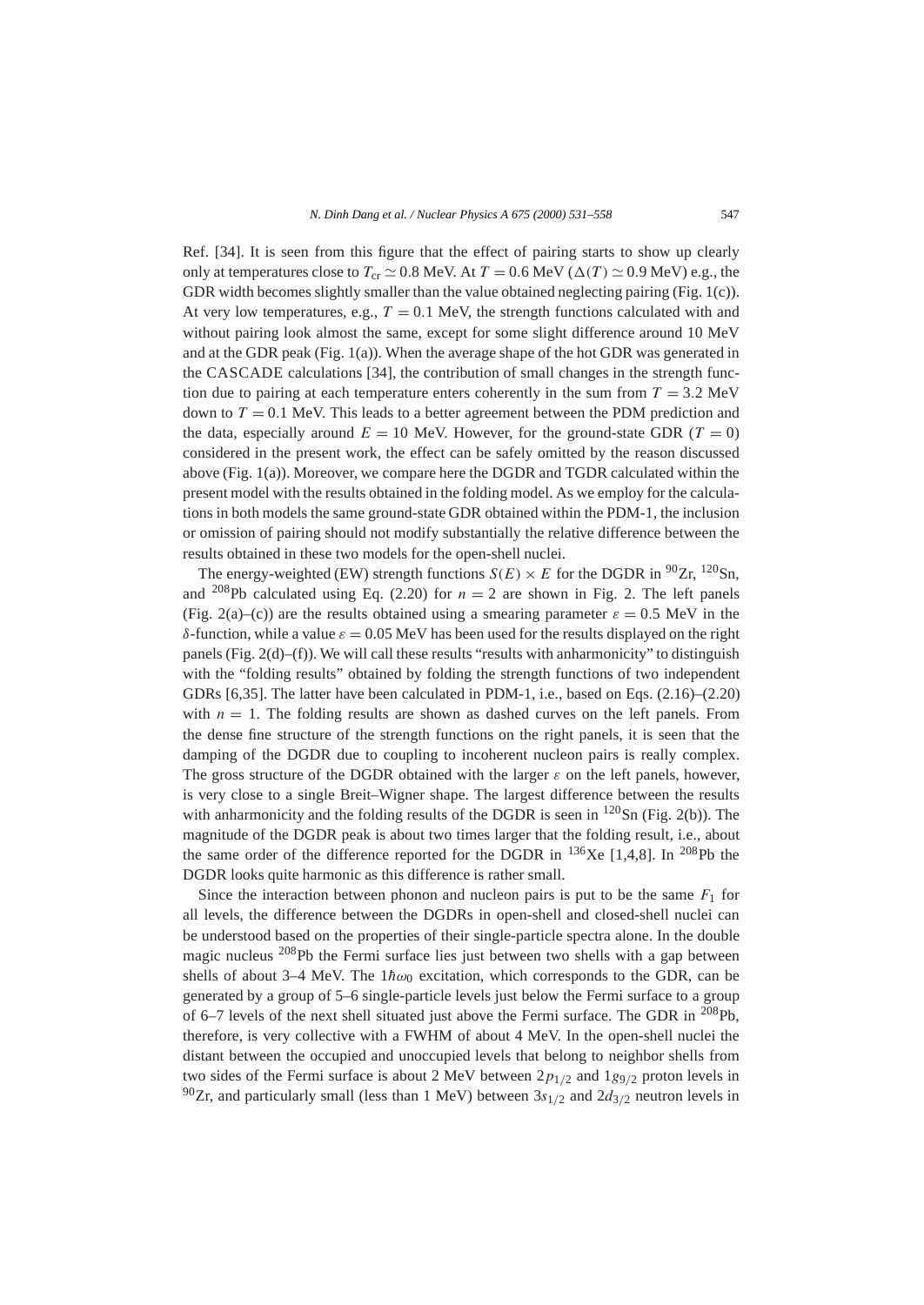

Fig. 2. EW strength function  $(S_{qq}(E) \times E)$  of the DGDR. The solid curves are results with anharmonicity. The dashed curves corresponds to the results obtained by folding the strength functions of two independent GDRs within PDM-1. Results in panels  $(a)$ – $(c)$  have been obtained using the smearing parameter  $\varepsilon = 0.5$  MeV, while the value  $\varepsilon = 0.05$  MeV was used to calculate those in  $(d)$ – $(f)$ .

 $120$ Sn. In  $90Zr$  there are only four occupied levels in the shell just below the Fermi surface, while in <sup>120</sup>Sn this number is only three. The strength of  $1\hbar\omega_0$  transition is also shared to  $1g_{9/2}$  level in <sup>90</sup>Zr, and to  $2d_{3/2}$  and  $1h_{11/2}$  in <sup>120</sup>Sn, while going across them to reach the next shell above above the Fermi surface. As a result the GDR in  $^{120}Sn$  is less collective with the largest FWHM of 4.9 MeV. This is the reason why the effect of anharmonicity is expected to be strongest in  $^{120}$ Sn and weakest in  $^{208}$ Pb. In Ref. [12] it has been also found that the harmonicity in the DGDR seems to be restored in all three nuclei at temperature  $T \geq 1.5$  MeV. This is another evident in favor of the analysis discussed above since shell effects and other quantal effects disappear starting from around this value of temperature.

The calculated DGDR centroid energy  $\bar{E}_{\text{DGDR}} \equiv \bar{E_2}$  and the energy of the DGDR peak  $E<sub>2</sub>$  are listed in Table 1. The values show that the difference between the results with anharmonicity and the folding results is quite small (around  $1-2\%$ ). The ratio between the energy of the DGDR peak  $E_2$  and twice the GDR energy  $2E_1$  varies from 0.96 in <sup>90</sup>Zr to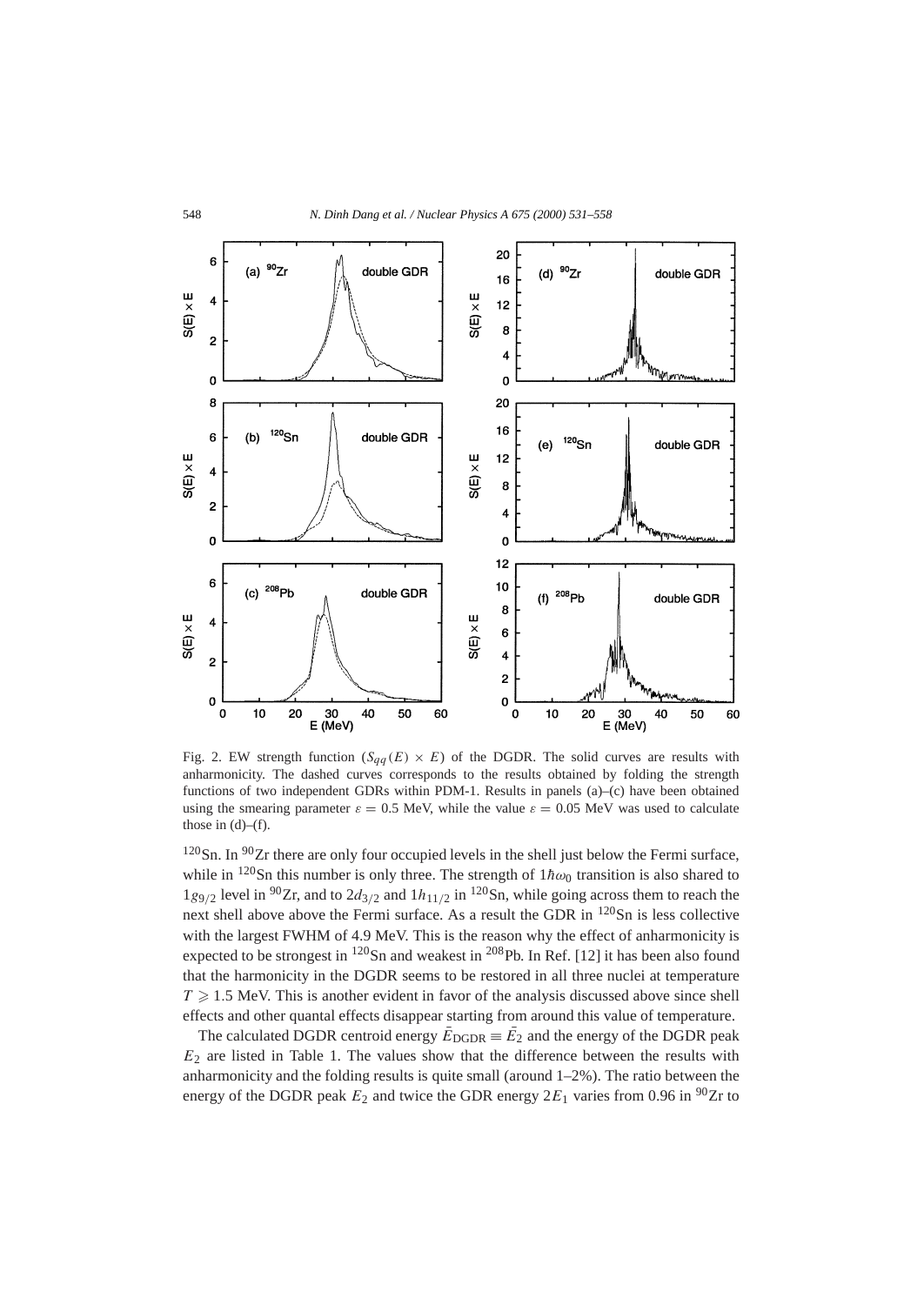Centroid energies  $\bar{E}_2$  and the energy  $E_2$  of the main peak of DGDR in comparison with the folding result  $E_2(f)$  and twice the GDR energy  $2E_1$ . The values of energy are in MeV

|          | $E_2$ | Eэ   | $E_2(f)$ | $E_2/E_2(f)$ | $E_2/(2E_1)$ | $E_2/(2E_1)$ |
|----------|-------|------|----------|--------------|--------------|--------------|
| 90Zr     | 32.2  | 32.2 | 32.6     | 0.99         | 0.96         | 0.96         |
| $120$ Sn | 30.8  | 30.0 | 30.5     | 1.01         | 0.97         | 1.00         |
| 208Ph    | 27.6  | 28.2 | 27.5     | 1.00         | 1.04         | 1.02         |

#### Table 2

FWHM *Γ*2 of the DGDR in comparison with the folding result *Γ*2*(f )* and twice the DGDR width 2*Γ*1. The values of width are in MeV

|                   | $\Gamma_2$ | $\Gamma_2(f)$ | $\Gamma_2/\Gamma_2(f)$ | $\Gamma_2/(2\Gamma_1)$ |
|-------------------|------------|---------------|------------------------|------------------------|
| 90Zr              | 6.49       | 8.3           | 0.78                   | 0.77                   |
| $120$ Sn          | 6.05       | 9.4           | 0.64                   | 0.62                   |
| 208P <sub>b</sub> | 7.95       | 6.4           | 1.24                   | 0.99                   |

#### Table 3

Moments  $m_1^{(2)}$  (EWS) of the DGDR in comparison with the folding results  $m_1^{(2)}(f)$  and the product  $4m_1^{(1)}m_0^{(1)}$  of the EWS and NEWS of GDR. The moments have been calculated within  $0 \le \omega \le 6$ 80 MeV

|          | $m_1^{(2)}$ | $m_1^{(2)}(f)$ | $4m_1^{(1)}m_0^{(1)}$ | $m_1^{(2)}/m_1^{(2)}(f)$ |
|----------|-------------|----------------|-----------------------|--------------------------|
| 90Zr     | 57.69       | 59.14          | 59.45                 | 0.98                     |
| $120$ Sn | 58.37       | 45.46          | 45.51                 | 1.284                    |
| $208$ Ph | 47.57       | 41.88          | 41.27                 | 1.136                    |

1.04 in <sup>208</sup>Pb. The energy shift  $\Delta \omega = \bar{E}_2 - 2E_1$  is −1.4, 0.3, and 1.2 MeV for <sup>90</sup>Zr, <sup>120</sup>Sn and <sup>208</sup>Pb, respectively.

The calculated values of the DGDR FWHM  $\Gamma_{\text{DGDR}}$  are shown in Table 2. The results with anharmonicity  $\Gamma_2$  are smaller than the folding results  $\Gamma_2(f)$  by around 22% in <sup>90</sup>Zr, and  $36\%$  in  $120\text{Sn}$ . In  $208\text{Pb}$ , on the contrary, the width obtained with anharmonicity is larger by 24% than the folding result in reasonable agreement with the data [2,8]. It is also larger by 24% than the folding result in reasonable agreement with the data [2,8]. It is also<br>interesting to notice that the folding results give the FWHM that is quite close to  $\sqrt{2} \Gamma_{\text{GDR}}$ in  $90Zr$  and  $120Sn$ , but not in  $208Pb$  where it is almost equal to  $2\Gamma_{\text{GDR}}$  (indicated in the Table 2 as 2*Γ*1).

The values of the moments  $m_k^{(n)}$  ( $k = 0, 1$  and  $n = 1, 2$ ) obtained in the calculations with anharmonicity and by folding two independent GDRs are presented in Table 3. Comparing the folding results for  $m_1^{(2)}$  (i.e.,  $m_1^{(2)}(f)$  in the third column) with the values of  $4m_1^{(1)}m_0^{(1)}$ in the fourth column, it is seen that the relationship (4.2) holds reasonably well with the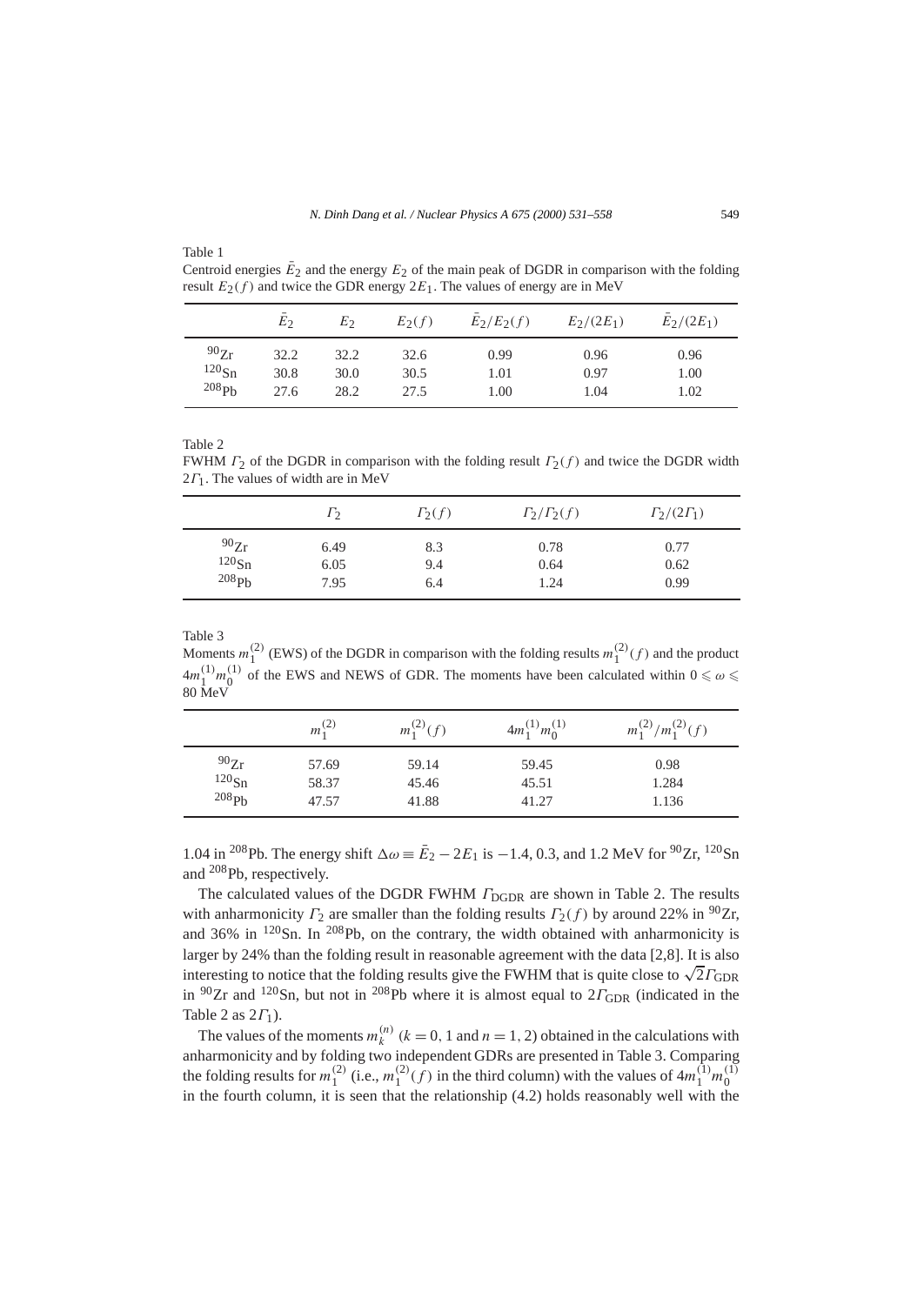folding results. However, it is violated when the results with anharmonicity in the second column  $(m_1^{(2)})$  are compared with  $4m_1^{(1)}m_0^{(1)}$ . The violation is strongest for the DGDR in  $120$ Sn, where the EWS of the DGDR strengths with anharmonicity is larger than the folding result by almost  $30\%$ . In  $^{208}Pb$  the result with anharmonicity is larger than the folding result by 13.6%, while in  $90Zr$  it is smaller by 2%.

In Appendix B we have shown that the origin of the deviation from the harmonic limit of the DGDR lies in a four-boson term of the boson expansion of the PDM Hamiltonian (2.1) as well as of any Hamiltonian with two body interaction. In order to illustrate this numerically, we show here that by introducing artificially a four-boson term that removes the energy shift  $\Delta\omega$ , we can restore the relationship (4.2) in open shell nuclei. Indeed, the inclusion of a term of type (B.13) leads to the shift in the pole of Eq. (2.19). For the DGDR  $(n = 2)$  this ultimately causes some additional shift  $\Delta \omega_q$  of the parameter  $\omega_q$ . Therefore, varying the parameter  $\omega_a$  would be somewhat equivalent to this effect. Shown in Fig. 3 and Table 4 are the results for the DGDR in <sup>120</sup>Sn obtained using two parameters  $\omega_{q_1} =$ 11.2 MeV and  $\omega_{q_2} = 13.0$  MeV in the equations for DGDR (see Eqs. (2.13)–(2.17) of Ref. [12]) instead of one parameter  $\omega_q = 17$  MeV to cancel artificially the energy shift of the DGDR centroid energy. The results obtained are quite close to the folding ones and, therefore, the relationship (4.2) are satisfactorily reproduced. We notice, however, that the



Fig. 3. EW strength function of the DGDR in  $120$ Sn. The solid curve has been obtained using new parameters  $\omega_{q_1}$  and  $\omega_{q_2}$  instead of  $\omega_q$  to cancel the shift of the DGDR centroid energy (see text). The dashed curve is the same as in Fig. 2(b).

Table 4

Moment  $\widetilde{m}_1^{(2)}$  (EWS), energy  $\widetilde{E}_2$  and FHWM  $\widetilde{F}_2$  of DGDR in <sup>120</sup>Sn obtained using parameters  $\omega_{q_1}$ and  $\omega_{q_2}$  instead of  $\omega_q$  to cancel artificially the shift of the centroid energy (see text). The values are compared with the folding results indicated by  $(f)$ . The moments have been calculated within  $0 \leq \omega \leq 80$  MeV

|          |                         | <b>EWS</b>                           |                        | <b>FWHM</b>                        | Energy            |                          |  |
|----------|-------------------------|--------------------------------------|------------------------|------------------------------------|-------------------|--------------------------|--|
|          | $\widetilde{m}_1^{(2)}$ | $\widetilde{m}_1^{(2)}/m_1^{(2)}(f)$ | $\widetilde{\Gamma}_2$ | $\widetilde{\Gamma}_2/\Gamma_2(f)$ | $\widetilde{E}_2$ | $\widetilde{E}_2/E_2(f)$ |  |
| $120$ Sn | 48.46                   | 1.07                                 | 10.2                   | 1.09                               | 30.5              | 1.00                     |  |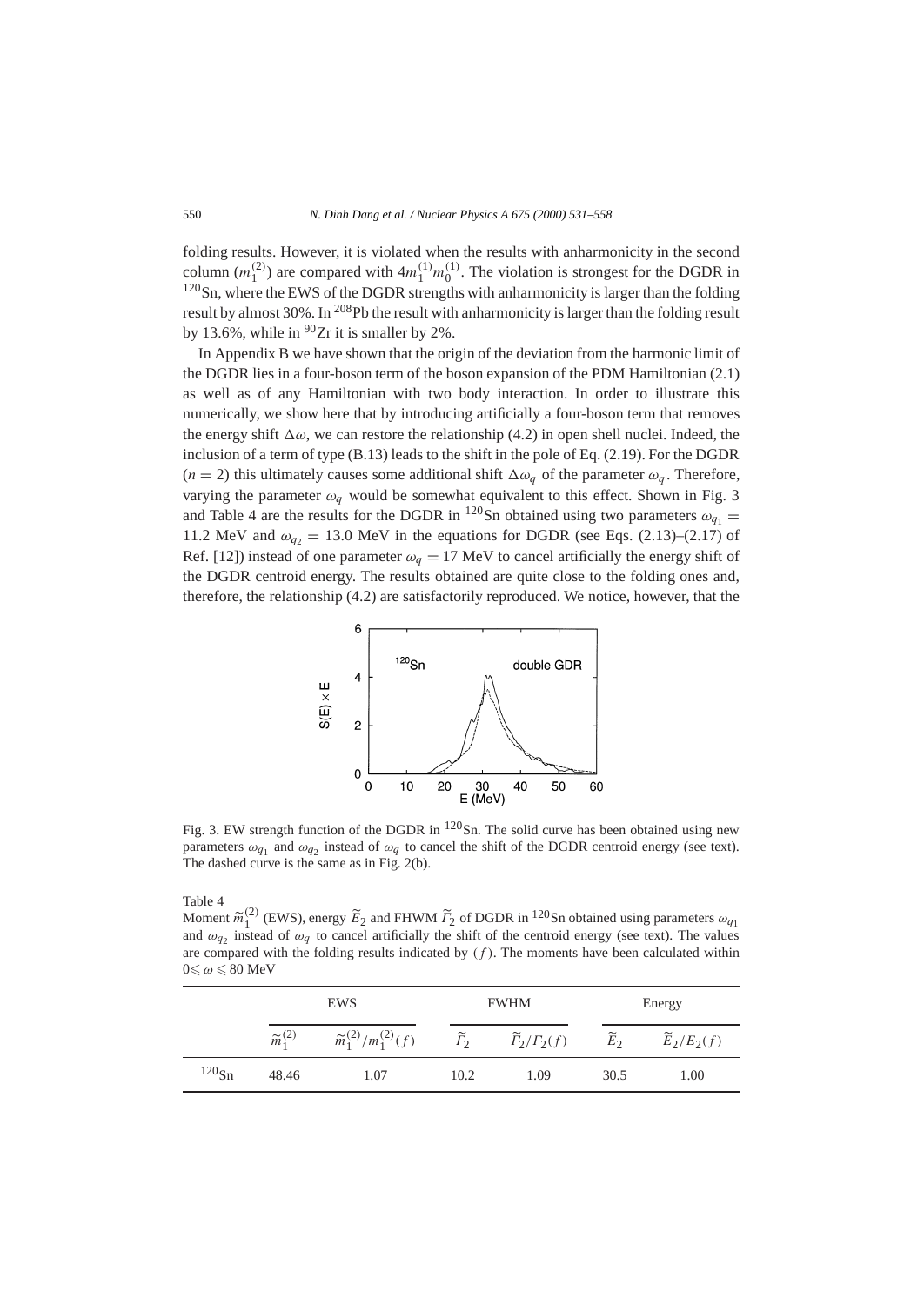good description of the GDR (using  $\omega_q$ ) no longer holds using these new parameters.

The EW strength functions of the TGDR in  $90Zr$ ,  $120Sn$ , and  $208Pb$  calculated with anharmonicity are presented in Fig. 4 (solid curves) in comparison with the folding results (dashed curves). The results for the FWHM, energy, and the EWS are shown in Table 5. We can see that the values of the EWS and energy obtained with anharmonicity are very



Fig. 4. EW strength function of the TGDR. The notation is the same as in Fig. 2.

Table 5

First moment  $m_1^{(3)}$ , FWHM (in MeV) and energy (in MeV) of TGDR. The moments have been calculated within  $0 \le \omega \le 100$  MeV

|                                                 | EWS              |                                   |                                                                                                                                                                                                                                                                                                                                               | <b>FWHM</b>         |                      |                      |                      | Energy               |                      |                      |                      |
|-------------------------------------------------|------------------|-----------------------------------|-----------------------------------------------------------------------------------------------------------------------------------------------------------------------------------------------------------------------------------------------------------------------------------------------------------------------------------------------|---------------------|----------------------|----------------------|----------------------|----------------------|----------------------|----------------------|----------------------|
| Nucleus                                         |                  |                                   | $m_1^{(3)} \hspace{0.5cm} m_1^{(3)}(f) \hspace{0.5cm} m_1^{(3)}/m_1^{(3)}(f) \hspace{0.5cm} \Gamma_3 \hspace{0.5cm} \Gamma_3(f) \hspace{0.5cm} \Gamma_3/\Gamma_3(f) \hspace{0.5cm} \Gamma_3/(3\Gamma_1) \hspace{0.5cm} \tilde{E}_3 \hspace{0.5cm} \tilde{E}_3(f) \hspace{0.5cm} \tilde{E}_3/\tilde{E}_3(f) \hspace{0.5cm} \tilde{E}_3/(3E_1)$ |                     |                      |                      |                      |                      |                      |                      |                      |
| 90Zr<br>$120_{\text{Sn}}$<br>$208\,\mathrm{ph}$ | 231.07<br>210.18 | 237.15 253.24<br>229.68<br>189.09 | 0.94<br>1.01<br>1.11                                                                                                                                                                                                                                                                                                                          | 15.7<br>20.2<br>9.6 | 13.5<br>16.5<br>10.0 | 1.16<br>1.22<br>0.96 | 1.25<br>1.37<br>0.80 | 52.4<br>51.2<br>42.2 | 49.5<br>48.0<br>42.0 | 1.06<br>1.07<br>1.01 | 1.04<br>1.11<br>1.04 |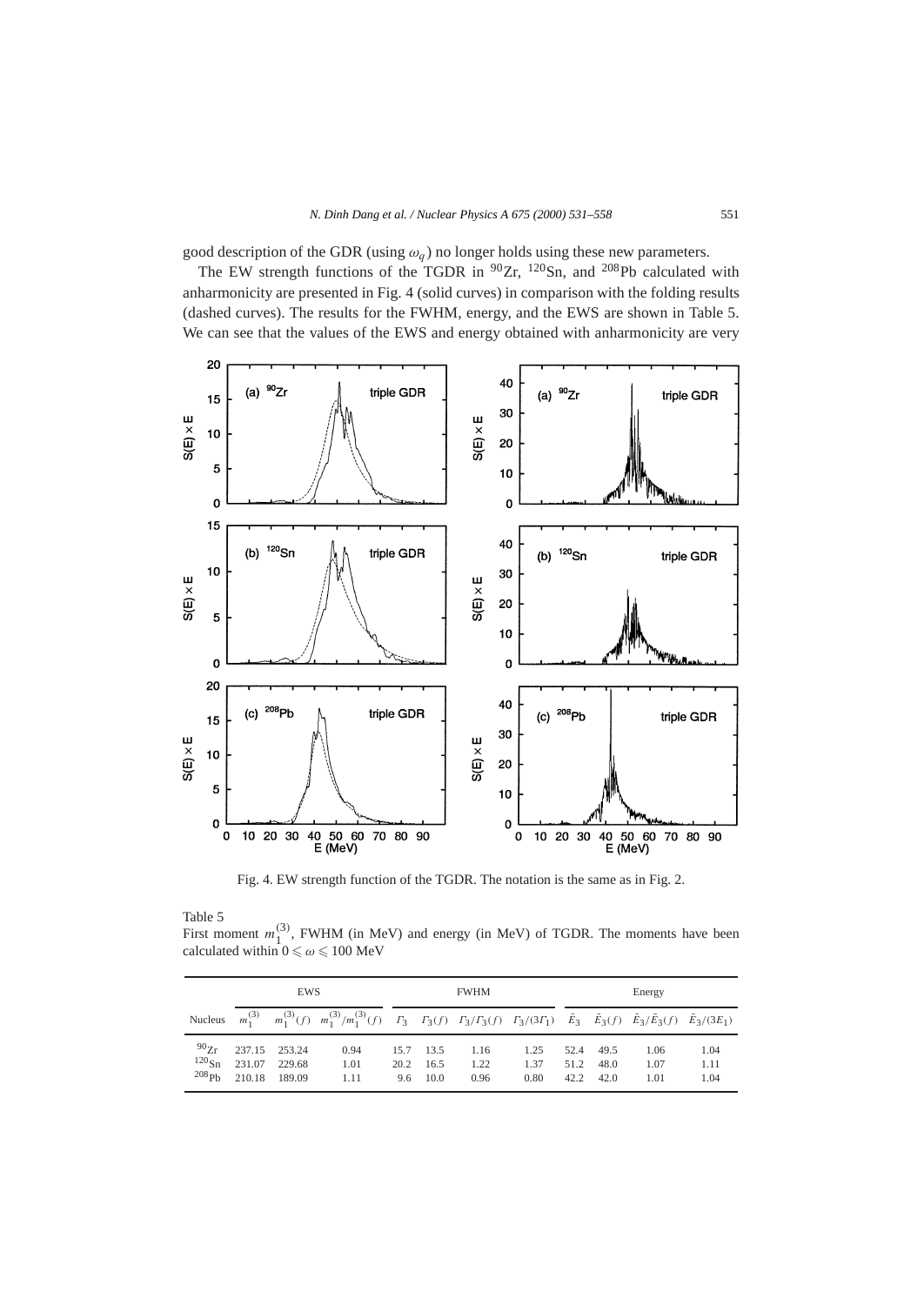

Fig. 5. Comparison of quantities *X* for the DGDR and TGDR with those  $(X_f)$  obtained by folding independent GDRs. Diamonds denote results in  $90Zr$ ; crosses, results in  $120Sn$ ; squares, results in  $208\,\text{ph}$ 

close to the folding results. Similarly to the DGDR, the TGDR in the double magic nucleus <sup>208</sup>Pb is found to be very harmonic. The main peaks of the TGDR with anharmonicity are located at slightly higher energies than the folding results. However, their shapes are more symmetric as compared to the folding results. Therefore the resulting centroid energies are nearly the same as given by the folding results, i.e., 3*E*1. From Fig. 4 it is also seen that the TGDR peak in open shell nuclei splits slightly. This leads to a FWHM that is larger than the prediction of the folding results  $3\Gamma_1$  by 25% in <sup>90</sup>Zr, and by 37% in <sup>120</sup>Sn. On the contrary, the TGDR width in 208Pb is smaller than 3*Γ*<sup>1</sup> by 20%.

A systematic comparison between the results with anharmonicity and the folding results for the DGDR and TGDR in all three nuclei is displayed in Fig. 5 as the ratio  $X/X_f$ where  $X = E_n$ ,  $\Gamma_n$  and  $S_1^{(n)}$  with  $n = 2$  (DGDR) and 3 (TGDR) and the subscript *f* denoting the folding results. From this systematic we can predict that the TGDR looks more harmonic than the DGDR. The experimental data for the triple resonances are not yet available at present. Therefore, the measurements of triple giant resonances like those under consideration at GANIL are highly desirable to test the capability of the present model.

## **5. Conclusions**

In this work we have extended the Phonon Damping Model (PDM) to the description of multiphonon giant resonances. The equations for the damping of the three-phonon and *n*-phonon giant resonances have been derived using the double-time Green's function method. The numerical calculations have been carried out for the first time for TGDR in  $90Zr$ ,  $120Sn$ , and  $208Pb$ . The results for DGDR and TGDR are compared with the prediction by folding independent GDRs. We have also performed a detailed study of the sum rule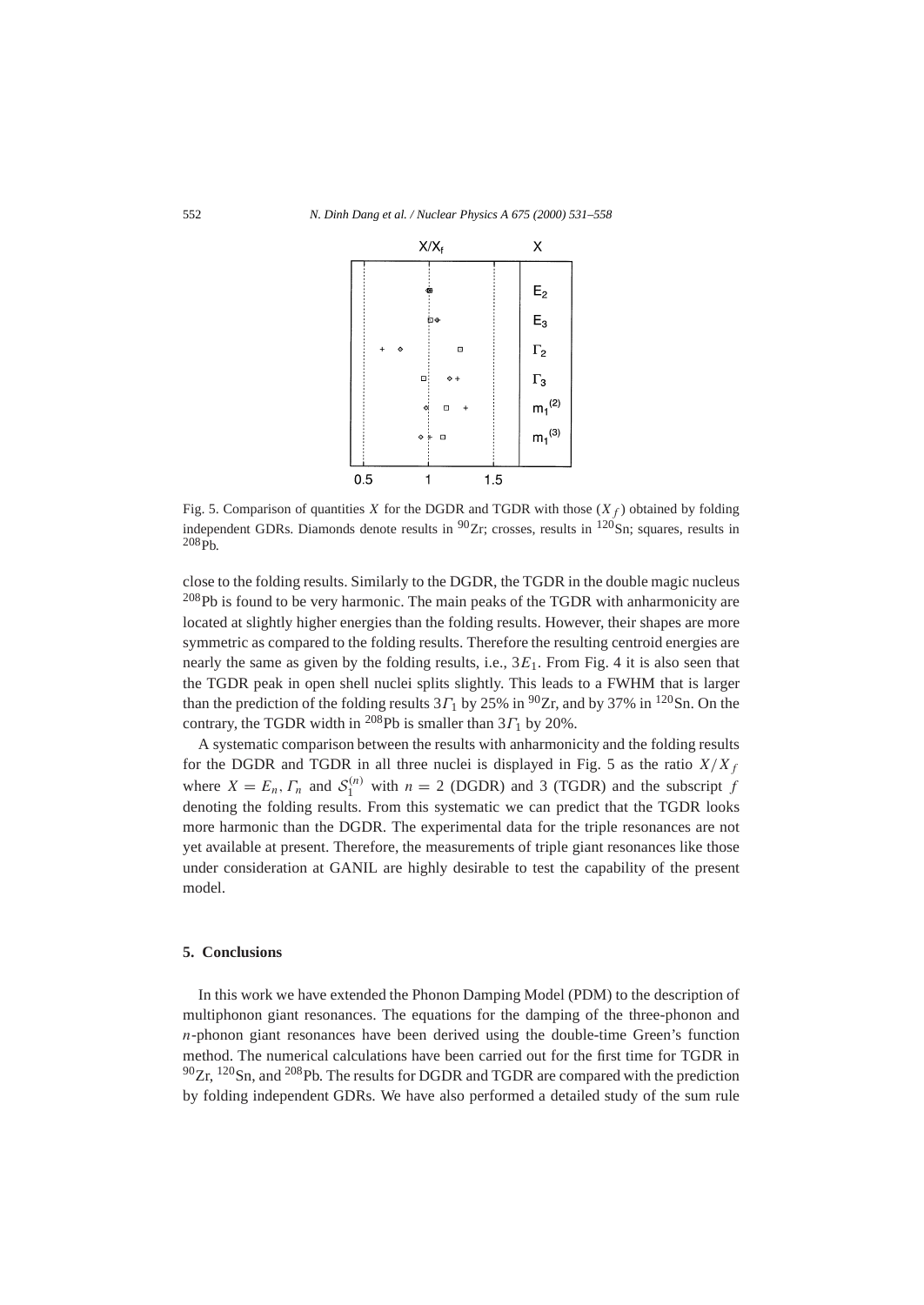relationship (3.2) between the EWS of the DGDR strengths and four times of the product of the EWS and NEWS of GDR strengths.

The analysis of the results obtained allows us to make the following conclusions.

- (i) Relationship (3.2) is violated if there is a nonzero shift of the DGDR energy from twice the GDR energy due to anharmonicities. A small anharmonicity in the DGDR energy can lead to a large deviation of the EWS of the DGDR strengths from the results within the independent-phonon picture. A new sum rule relationship (3.10) is derived within the PDM.
- (ii) It is observed, for the first time in the calculated strength functions, that there is a noticeable difference between the DGDRs in open-shell and double-magic nuclei. In (neutron) open-shell nuclei, such as  $120$ Sn, the difference between the results with anharmonicity and the folding results is dramatic with the EWS of the DGDR strengths exceeding the harmonic prediction by nearly 30%. The magnitude of the resonance peak is about two times larger than the one obtained in the folding model. In the double magic nucleus  $^{208}Pb$  the DGDR is rather harmonic. This observation is in agreement with the experimental trend for the DGDR in  $^{136}$ Xe and  $^{208}$ Pb.
- (iii) The TGDR is more harmonic than the DGDR in all three nuclei. The TGDR energy is well described by  $3E_{GDR}$ . The TGDR width, however, is larger than  $3\Gamma_{GDR}$  by 25–40% in open shell nuclei. In <sup>208</sup>Pb it is smaller than  $3\Gamma_{\text{GDR}}$  by around 20%.

The present work has been dedicated solely to the study of the anharmonicity in the multiphonon resonances. We have not yet performed the calculations of the cross section in the Coulomb excitation of the DGDR, which has been observed experimentally to be enhanced strongly compared to the prediction by the folding results. There is a number of other factors that are left out in this study and that may also contribute to this enhancement such as the charge-exchange part in the residual interaction, the effects of higher-order configuration mixing, the nonlinearity of the external electromagnetic field, etc. It is also true that, while the two components of the DGDR with the total momentum  $J^{\pi} = 0^{+}$  and  $2^+$  are degenerate [16], the explicit introduction of the angular momentum coupling as well as isospin may also contribute for *n*-phonon resonances with  $n > 2$ . At the same time, further experimental measurements are also required to reduce the large error bars in the present data as well as to establish a systematic dependence of the cross section on the thickness of the targets. Nonetheless, the results in the present work has definitely shown that anharmonicity plays a significant role in the deviation of the DGDR from the harmonic picture especially in the open shell nuclei.

## **Acknowledgements**

Numerical calculations were carried out using a 64-bit Alpha AXP work-station running Digital UNIX (OSF/1) at the Computer Science Laboratory of RIKEN. One of us (N.D.D.) thanks V. Zelevinsky for fruitful discussions regarding the sum rule of the DGDR.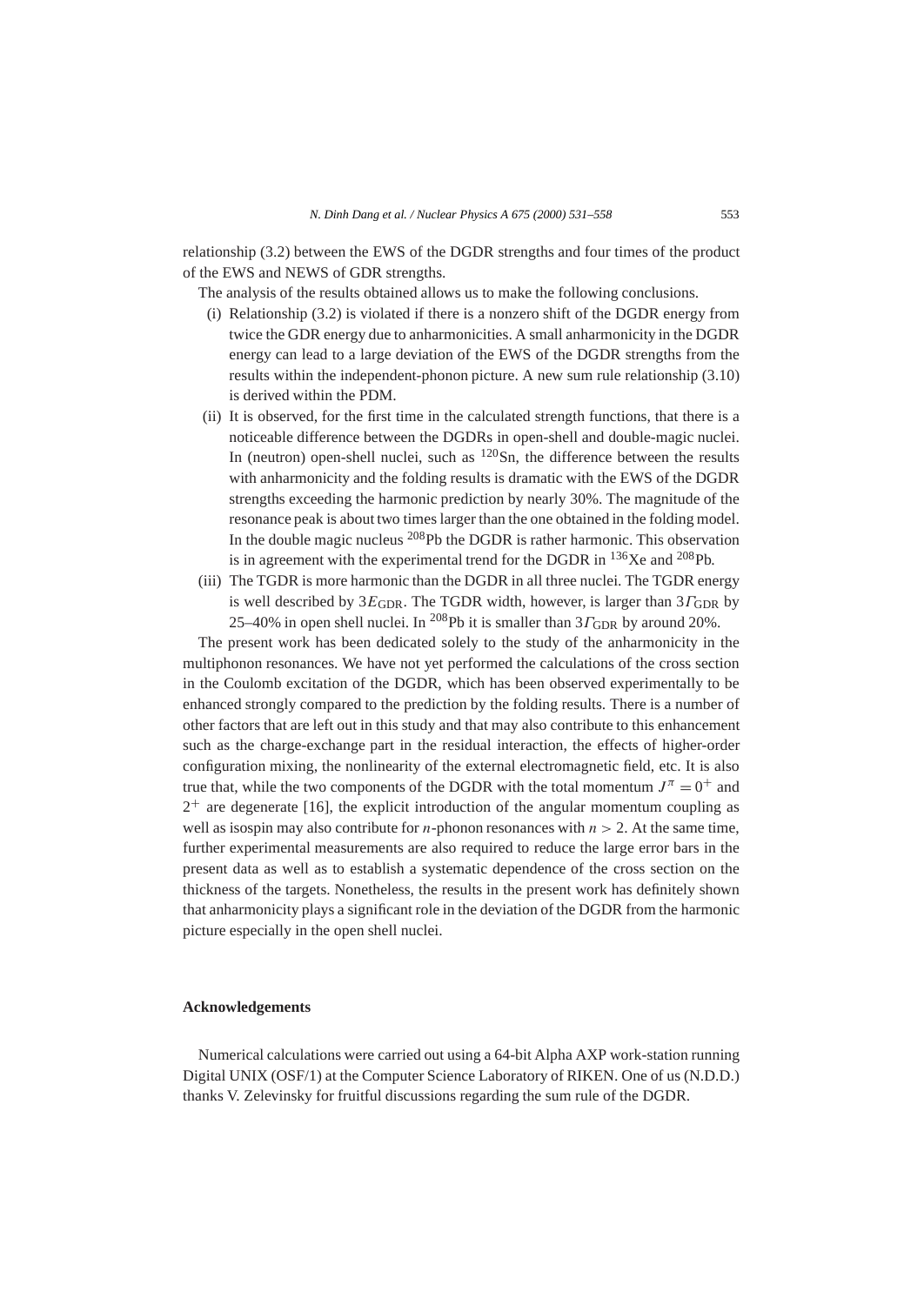## **Appendix A. Contribution of the single-particle damping**

As has been discussed thoroughly within the PDM-1 [20], we consider here only the part of the single-particle damping that is caused by the mutual coupling to the phonon field. The interparticle interactions, etc., may also contribute to increase the total single-particle width, but they do not affect the damping of the collective phonon because there is no direct coupling between them and the phonon field or the coupling enters in higher-order in the boson expansion. In this appendix we will show that the contribution of the Green's function

$$
\mathcal{G}_{ss'q_1\ldots q_{n-2};q'_1\ldots q'_n}^{(n)}(t-t') = \langle a_s^{\dagger}(t)a_{s'}(t)Q_{q_1}(t)\ldots Q_{q_{n-2}}(t); \mathcal{Q}_{q'_1}^{\dagger}(t')\ldots \mathcal{Q}_{q'_n}^{\dagger}(t')\rangle\rangle, \nn \ge 2,
$$
\n(A.1)

to the damping of the multiple GDR is negligible. Below we present in brief the derivation of the equation for the Green's function  $(A.1)$  with  $n = 2$  and make the generalization to an arbitrary *n*. Following the standard procedure of Ref. [24] we found, for  $n = 2$ :

$$
i\frac{d}{dt}\mathcal{G}_{ss';q'_1q'_2}^{(2)}(t-t') = (E_{s'} - E_s)\mathcal{G}_{ss';q'_1q'_2}(t-t')
$$
  
+ 
$$
\sum_{qs_1} [F_{s's_1}^{(q)} \langle \langle a_s^{\dagger}(t)a_{s_1}(t) \left( \mathcal{Q}_q^{\dagger}(t) + \mathcal{Q}_q(t) \right); \mathcal{Q}_{q'_1}^{\dagger}(t')\mathcal{Q}_{q'_2}^{\dagger}(t') \rangle ]
$$
  
- 
$$
F_{s_1s'}^{(q)} \langle \langle a_{s_1}^{\dagger}(t)a_{s'}(t) \left( \mathcal{Q}_q^{\dagger}(t) + \mathcal{Q}_q(t) \right); \mathcal{Q}_{q'_1}^{\dagger}(t')\mathcal{Q}_{q'_2}^{\dagger}(t') \rangle ].
$$
 (A.2)

The Fourier transform of Eq. (A.2) in the energy plane *E* yields

$$
\mathcal{G}_{ss';q'_{1}q'_{2}}^{(2)}(E) = \frac{1}{E - E_{s'} + E_{s}} \sum_{qs_{1}} \left[ F_{s's_{1}}^{(q)} \mathcal{G}_{ss'q;q'_{1}q'_{2}}(E) - F_{s_{1}s}^{(q)} \mathcal{G}_{s_{1}sq;q'_{1}q'_{2}}(E) \right]. \tag{A.3}
$$

In the spirit of the perturbation theory, the lhs of Eq. (A.3) can be estimated by replacing functions  $\mathcal{G}_{s_\alpha s_\beta q; q'_1 q'_2}(E)$  in the rhs with their expressions obtained in Ref. [12] where function  $G_{ss';q'_1q'_2}^{(2)}(E)$  was omitted. The result is

$$
\mathcal{G}_{ss';q'_{1}q'_{2}}^{(2)}(E) = \frac{1}{E - E_{s'} + E_{s}} \sum_{q_{1}q_{2}s_{1}} \left[ \frac{(n_{s} - n_{s_{1}})F_{s's_{1}}^{(q_{1})}F_{s_{1}s}^{(q_{2})}}{E - E_{s_{1}} + E_{s} - \omega_{q_{1}}} - \frac{(n_{s_{1}} - n_{s'})F_{s's_{1}}^{(q_{1})}F_{s's_{1}}^{(q_{2})}}{E - E_{s'} + E_{s_{1}} - \omega_{q_{1}}} \right] G_{q_{1}q_{2};q'_{1}q'_{2}}(E). \tag{A.4}
$$

For the DGDR, Eq. (A.4) has a simple form as

$$
\mathcal{G}_{ss';qq}^{(2)}(E) = G_{qq}(E) \Delta S_{ss'}^{(2)}(E),\tag{A.5}
$$

where the correction factor to the DGDR strength is

$$
\Delta S_{ss'}^{(2)}(E) = \frac{1}{E - E_{s'} + E_s}
$$
  
 
$$
\times \sum_{s_1} F_{s's_1}^{(q)} F_{s_1s}^{(q)} \left[ \frac{n_s - n_{s_1}}{E - E_{s_1} + E_s - \omega_q} - \frac{n_{s_1} - n_{s'}}{E - E_{s'} + E_{s_1} - \omega_q} \right].
$$
 (A.6)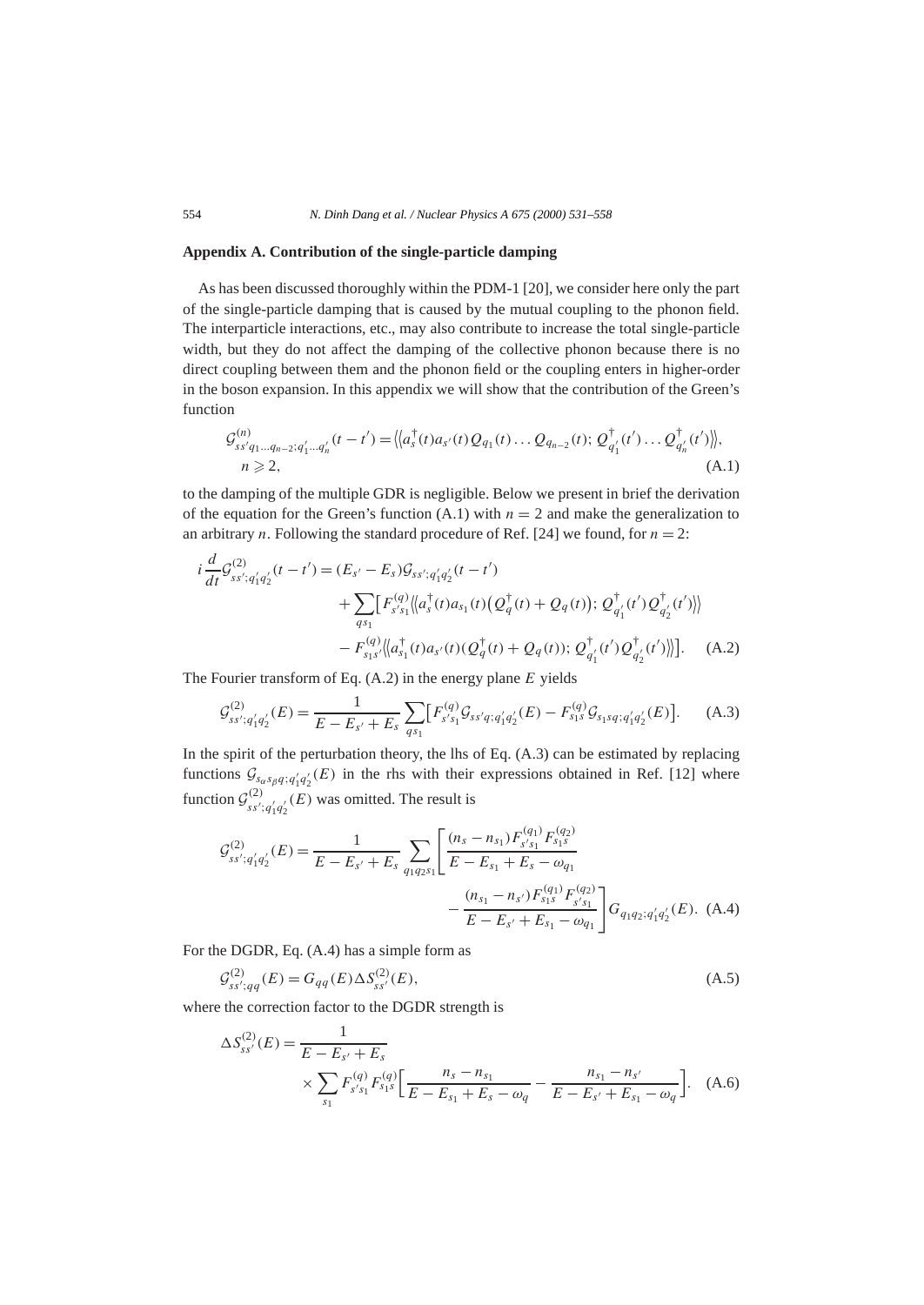After an average over all the single-particle levels, this factor yields an overall correction to the EWS in the form

$$
\Delta S^{(2)} = \frac{\sum_{jj'} \Omega_j \Omega_{j'} \int \Delta S_{jj'}(\omega) d\omega}{(\sum_j \Omega_j)^2}, \quad \Omega_j = 2j + 1.
$$
 (A.7)

The similar derivation can be done for  $n = 3$ , etc. The general expression of the correction due to the function  $(A,1)$  to *n*-phonon resonance is

$$
\Delta S_{ss'}^{(n)} = \frac{1}{E - E_{s'} + E_s - (n - 2)\omega_q} \sum_{s_1} F_{s's_1}^{(q)} F_{s_1s}^{(q)} \left[ \frac{n_s - n_{s_1}}{E - E_{s_1} + E_s - (n - 1)\omega_q} - \frac{n_{s_1} - n_{s'}}{E - E_{s'} + E_{s_1} - (n - 1)\omega_q} \right].
$$
\n(A.8)

The numerical estimation of  $\Delta S^{(n)}$  for DGDR (*n* = 2) and TGDR (*n*=3) has been carried out for all three nuclei. In <sup>120</sup>Sn, where the enhancement compared to the folding results of the DGDR is the largest,  $\Delta S^{(2)}$  reduces the EWS by less than 0.03%. A similar result has been obtained for TDGDR. We conclude that the contribution of the terms of type (A.1) can be safely omitted.

## **Appendix B. Derivation of the shift of the DGDR energy due to anharmonicity**

In this appendix we derive the shift due to anharmonicity of the two-phonon energy from the sum of two one-phonon energies. If the two-phonon state (3.17) are the eigenstates of the Hamiltonian *H* with the eigenenergy  $\omega_{i_1 i_2}^{(\lambda_1 \lambda_2)}$ , we have the equation

$$
H |i_1^{(\lambda_1)} i_2^{(\lambda_2)}\rangle = \omega_{i_1 i_2}^{(\lambda_1 \lambda_2)} |i_1^{(\lambda_1)} i_2^{(\lambda_2)}\rangle.
$$
 (B.1)

The lhs of (B.1) can be calculated using the explicit form of  $|i_1^{(\lambda_1)}i_2^{(\lambda_2)}\rangle$  in the rhs of Eq. (3.17) assuming that the one-phonon state  $Q^{\dagger}_{\lambda i}|0\rangle$  is also an eigenstate of *H* with the eigenenergy  $\omega_i^{(\lambda)}$ . The ground state (phonon vacuum)  $|0\rangle$  is equal to  $|RPA\rangle$  if the structure of the one-phonon states are determined within the RPA. A simple calculation yields for the lhs of (B.1):

$$
H |i_1^{(\lambda_1)} i_2^{(\lambda_2)}\rangle = (\omega_{i_1}^{(\lambda_1)} + \omega_{i_2}^{(\lambda_2)}) |i_1^{(\lambda_1)} i_2^{(\lambda_2)}\rangle
$$
  
+ 
$$
\frac{1}{\sqrt{\delta_{\lambda_1 \lambda_2} \delta_{i_1 i_2} + 1}} [[H, Q_{\lambda_1}]^\dagger, Q_{\lambda_2}^\dagger] |0\rangle.
$$
 (B.2)

Equalizing the rhs of  $(B.2)$  and the rhs of  $(B.1)$ , we obtain:

$$
\Delta \omega_{i_1 i_2}^{(\lambda_1 \lambda_2)} |i_1^{(\lambda_1)} i_2^{(\lambda_2)}\rangle \equiv \left[\omega_{i_1 i_2}^{(\lambda_1 \lambda_2)} - (\omega_{i_1}^{(\lambda_1)} + \omega_{i_2}^{(\lambda_2)})\right] |i_1^{(\lambda_1)} i_2^{(\lambda_2)}\rangle
$$
  
= 
$$
\frac{1}{\sqrt{\delta_{\lambda_1 \lambda_2} \delta_{i_1 i_2} + 1}} \left[ [H, Q_{\lambda_1}]^\dagger, Q_{\lambda_2}^\dagger \right] |0\rangle.
$$
 (B.3)

Acting  $\langle i_1^{(\lambda_1)} i_2^{(\lambda_2)} \rangle$  on the left of the lhs and rhs of Eq. (B.3), we come to

$$
\Delta \omega_{i_1 i_2}^{(\lambda_1 \lambda_2)} = \frac{1}{\sqrt{\delta_{\lambda_1 \lambda_2} \delta_{i_1 i_2} + 1}} \langle 0 | Q_{\lambda_2 i_2} Q_{\lambda_1 i_1} \big[ [H, Q_{\lambda_1}^{\dagger}], Q_{\lambda_2}^{\dagger} \big] | 0 \rangle. \tag{B.4}
$$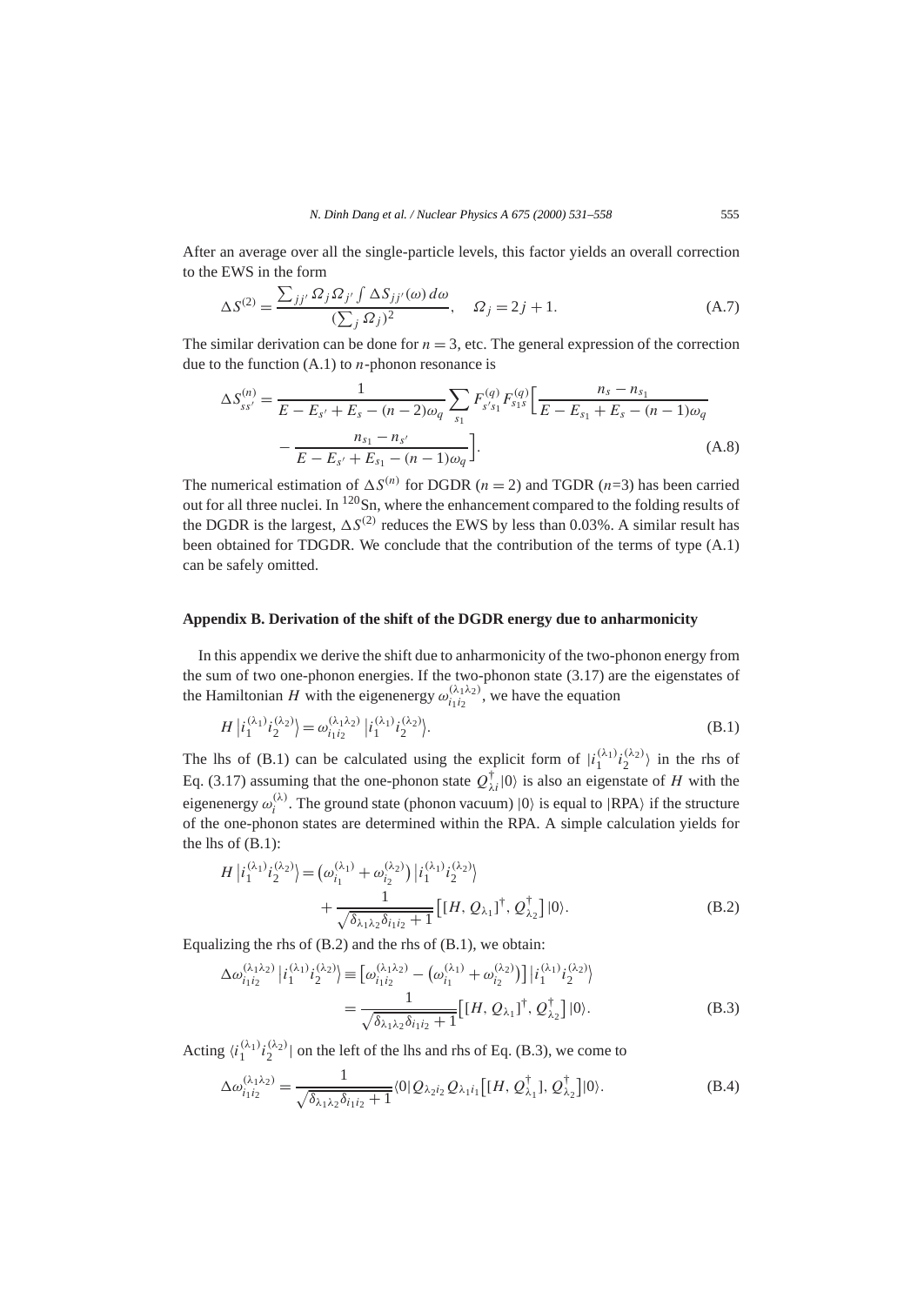In the case of two identical phonons  $\lambda_1 = \lambda_2 = \lambda$ ,  $i_1 = i_2 = i$ , Eq. (B.4) yields:

$$
\Delta \omega_{ii}^{(\lambda \lambda)} = \frac{1}{2} \langle 0 | Q_{\lambda i} Q_{\lambda i} \left[ [H, Q_{\lambda i}^{\dagger}], Q_{\lambda i}^{\dagger} \right] | 0 \rangle, \tag{B.5}
$$

which is not zero with a Hamiltonian containing a two-body interaction as we shall see below.

Without a loss of generality, let us consider a model Hamiltonian with a separable twobody force:

$$
H_M = \sum_{s} E_s B_{ss}^{\dagger} + H_V, \qquad H_V = \sum_{s_1 s_1' s_2 s_2'} f_{s_1 s_1'} f_{s_2 s_2'} B_{s_1 s_1'}^{\dagger} B_{s_2' s_2}, \qquad (B.6)
$$

where  $B_{ss'}^{\dagger} = a_s^{\dagger} a_{s'}$  (ss' = ph, pp', hh'). The interaction part  $H_V$  can be represented as the sum of

$$
H_V = H_{phph} + (H_{phpp} + \text{h.c.}) + (H_{phhh} + \text{h.c.}) + H_{pppp} + H_{hhh},
$$
 (B.7)

where the subscripts in the rhs indicate the summations carried over  $(s_1, s'_1, s_2, s'_2)$  = *(phph)*−, *(phpp)*−, *(phhh)*−, *(pppp)*−, and *(hhhh)*− indices, respectively. Expressing  $H_{phph}$  in terms of RPA phonon operators  $Q^{\dagger}$  and  $Q$  using Eq. (3.12), it is simple to show that the expectation value at the rhs of Eq.  $(B.5)$  yields zero with respect to  $H_{phph}$ . The pp  $(hh)$  pair operators  $B_{pp'}$   $(B_{hh'})$  in the other terms at the rhs of (B7) can also be expressed in terms of the RPA phonons using the boson mapping [36]:

$$
B_{pp'}^{\dagger} \rightarrow \sum_{h} B_{ph}^{\dagger} B_{p'h}, \qquad B_{hh'}^{\dagger} \rightarrow \delta_{hh'} - \sum_{p} B_{ph'}^{\dagger} B_{ph}.
$$
 (B.8)

Applying the mapping (B.8), it is easy to see that the terms  $H_{phpp}$  and  $H_{phhh}$  at the rhs of (B.7) also yield zero in the expectation value at the rhs of Eq. (B.5) because they contains odd number of phonon operators of type ∼ *Q*†*Q*†*Q*, *Q*†*QQ*, *Q*†*Q*†*Q*† and *QQQ*. Those are the terms that lead to the spreading width of the single-phonon giant resonance due to two-phonon or three-phonon configuration mixing. This result shows that the part causing the major spreading of the GDR does not contribute to the shift of the DGDR energy in Eq. (B.5).

The last two terms *Hpppp* and *Hhhhh* at the rhs of Eq. (B.7) are those whose contribution to the rhs of (B.5) gives a nonzero value. Applying the mapping (B.8) in combination with the definition (3.12), we obtain, after a simple derivation, the remaining parts of  $H_{pppp}$  and *Hhhhh*, whose expectation values in the RPA ground-state are not zero. They are:

$$
H'_{pppp} = \sum_{\nu_1 \nu_2 \nu_3 \nu_4} V^{(1)}_{\nu_1 \nu_3 \nu_2 \nu_4} Q^{\dagger}_{\nu_1} Q^{\dagger}_{\nu_3} Q_{\nu_2} Q_{\nu_4}, \quad \nu_j = (\lambda_j i_j), \quad \text{where}
$$
 (B.9)

$$
V_{\nu_1\nu_3\nu_2\nu_4}^{(1)} = \sum_{p_1p'_1p_2p'_2hh'} f_{p_1p'_1} f_{p_2p'_2} \Big( X_{p_1h}^{(\nu_1)} X_{p'_1h}^{(\nu_2)} X_{p'_2h}^{(\nu_3)} X_{p_2h}^{(\nu_4)} + Y_{p_1h}^{(\nu_2)} Y_{p'_1h}^{(\nu_1)} Y_{p'_2h}^{(\nu_3)} Y_{p_2h}^{(\nu_3)} + X_{p_1h}^{(\nu_1)} Y_{p'_1h}^{(\nu_3)} Y_{p'_2h}^{(\nu_2)} X_{p_2h}^{(\nu_4)} + Y_{p_1h}^{(\nu_4)} X_{p'_1h}^{(\nu_2)} X_{p'_2h}^{(\nu_3)} Y_{p_2h}^{(\nu_1)} \Big),
$$
\n(B.10)

$$
H'_{hhh} = \sum_{\nu_1 \nu_2 \nu_3 \nu_4} V^{(2)}_{\nu_1 \nu_3 \nu_2 \nu_4} Q^{\dagger}_{\nu_1} Q^{\dagger}_{\nu_3} Q_{\nu_2} Q_{\nu_4}, \quad \text{where}
$$
 (B.11)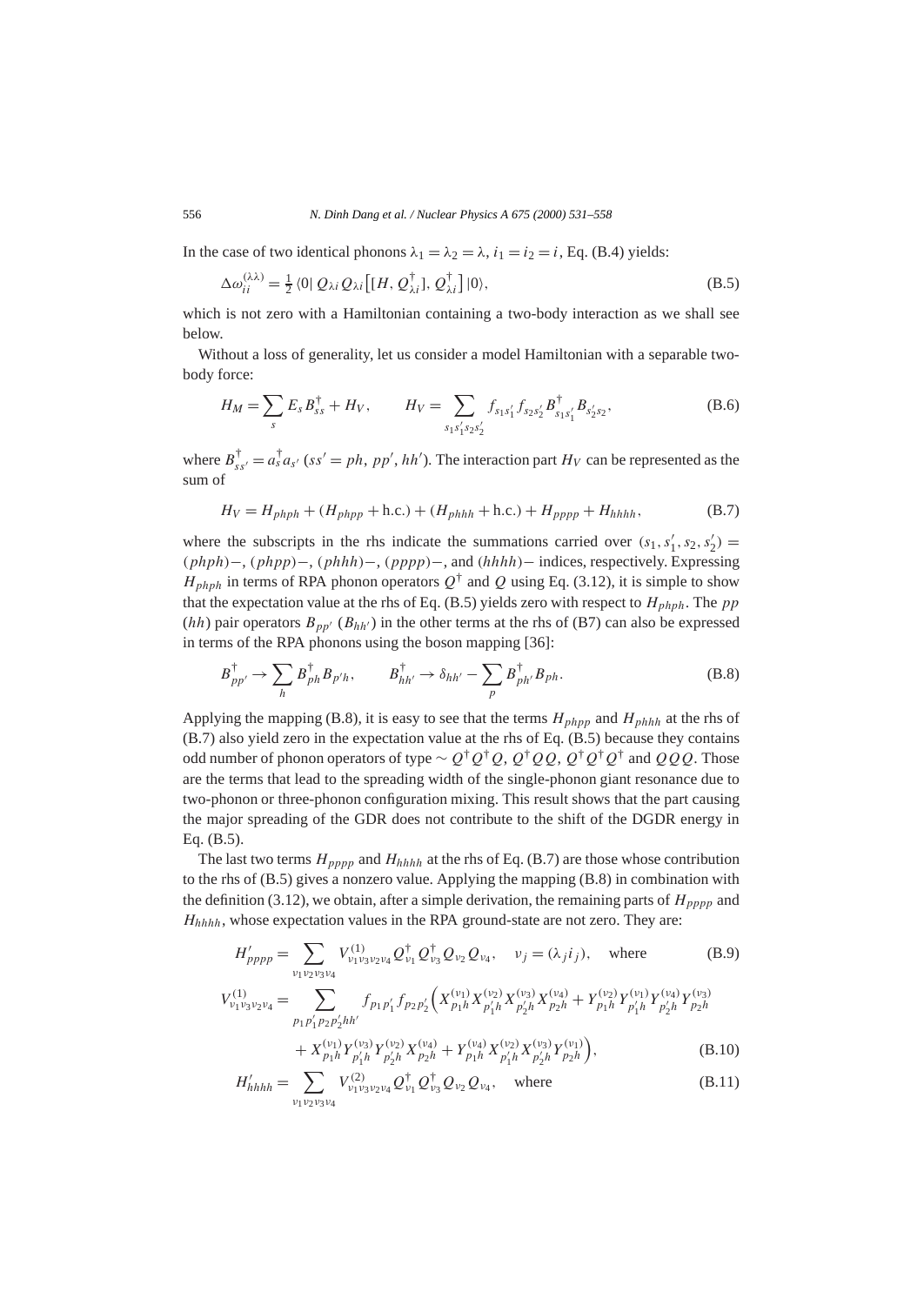*N. Dinh Dang et al. / Nuclear Physics A 675 (2000) 531–558* 557

$$
V_{\nu_1\nu_3\nu_2\nu_4}^{(2)} = \sum_{h_1h'_1h_2h'_2pp'} f_{h_1h'_1}f_{h_2h'_2} \Big(X_{ph'_1}^{(\nu_1)}X_{ph_1}^{(\nu_2)}X_{p'h'_2}^{(\nu_3)} + Y_{ph'_1}^{(\nu_2)}Y_{ph_1}^{(\nu_1)}Y_{p'h_2}^{(\nu_4)}Y_{p'h'_2}^{(\nu_3)} + X_{ph'_1}^{(\nu_1)}Y_{ph_1}^{(\nu_3)}Y_{p'h_1}^{(\nu_2)}Y_{p'h'_2}^{(\nu_4)} + Y_{ph'_1}^{(\nu_4)}Y_{p'h_2}^{(\nu_2)}Y_{p'h'_2}^{(\nu_4)} + Y_{ph'_1}^{(\nu_4)}Y_{ph_1}^{(\nu_2)}Y_{p'h'_2}^{(\nu_3)}Y_{p'h'_2}^{(\nu_1)}\Big).
$$
\n(B.12)

Therefore, the part of the Hamiltonian that yields nonzero expectation value for the rhs of  $(B.5)$  is

$$
H' = \sum_{\nu_1 \nu_2 \nu_3 \nu_4} V_{\nu_1 \nu_2 \nu_3 \nu_4} Q_{\nu_1}^{\dagger} Q_{\nu_3}^{\dagger} Q_{\nu_2} Q_{\nu_4}, \quad V_{\nu_1 \nu_2 \nu_3 \nu_4} = V_{\nu_1 \nu_2 \nu_3 \nu_4}^{(1)} + V_{\nu_1 \nu_2 \nu_3 \nu_4}^{(2)}.
$$
 (B.13)

Using Eqs. (B.5) and (B.13) we obtain for the energy shift:

$$
\Delta \omega_{i_1 i_2}^{(\lambda_1 \lambda_2)} = \frac{1}{\delta_{\lambda_1 \lambda_2} \delta_{i_1 i_2} + 1} (V_{1221} + V_{1212} + V_{2121} + V_{2112}),
$$
\n(B.14)

where  $V_{1221} = V_{\lambda_1 i_1, \lambda_2 i_2, \lambda_3 i_4}$ , etc. If the phonons are identical  $(i_1 = i_2 = i, \lambda_1 = \lambda_2 = i_4$ *λ*) the shift of two-phonon energy from twice the one-phonon energy is

$$
\Delta \omega_{(ii)}^{\lambda \lambda} = 2V_{\lambda i, \lambda i, \lambda i, \lambda i}.
$$
\n(B.15)

As has been mentioned at the end of Section 2, a nucleon pair  $a_s^{\dagger} a_{s'}$  can be expressed in term of an infinite boson expansion series of Belyaev–Zelevinsky type [25]. Therefore, the last term of the Hamiltonian (2.1) contains also the four-boson terms of type (B.13), which causes the energy shift.

## **References**

- [1] H. Emling, Part. Prog. Nucl. Phys. 33 (1994) 629.
- [2] K. Boretzky et al., Phys. Lett. B 384 (1996) 30.
- [3] S. Mordechai et al., Phys. Rev. Lett. 61 (1988) 531.
- [4] T. Aumann, P.F. Bortignon, H. Emling, Ann. Rev. Nucl. Part. Sci. 48 (1998) 351.
- [5] M. Goldhaber, E. Teller, Phys. Rev. 74 (1948) 1046.
- [6] N. Frascaria, Nucl. Phys. A 583 (1995) 63.
- [7] Ph. Chomaz, N. Frascaria, Phys. Rep. 252 (1995) 275.
- [8] K. Boretzky et al., Talk at the workshop on "Double Giant Resonance", Trento, May 10–22, 1999, unpublished.
- [9] C. Volpe et al., Nucl. Phys. A 589 (1995) 521.
- [10] E.G. Lanza et al., Nucl. Phys. A 613 (1997) 445.
- [11] E.G. Lanza et al., Nucl. Phys. A 636 (1998) 452.
- [12] N. Dinh Dang, K. Tanabe, A. Arima, Phys. Rev. C 59 (1999) 3128.
- [13] S. Nishizaki, J. Wambach, Phys. Lett. B 349 (1995) 7; Phys. Rev. C 57 (1998) 1515.
- [14] V.G. Soloviev, Theory of Atomic Nuclei Quasiparticles and Phonons, IOP, Bristol, 1992.
- [15] V.Yu. Ponomarev et al., Phys. Rev. Lett. 72 (1994) 1168.
- [16] V.Yu. Ponomarev, Z. Phys. A 356 (1996) 251.
- [17] H. Kurasawa, T. Suzuki, Nucl. Phys. A 597 (1996) 374.
- [18] N. Dinh Dang, A. Arima, V.G. Soloviev, S. Yamaji, Phys. Rev. C 56 (1997) 1350.
- [19] N. Dinh Dang, K. Tanabe, A. Arima, Nucl. Phys. A 645 (1999) 536; Nucl. Phys. A 649 (1999) 201c.
- [20] N. Dinh Dang, A. Arima, Phys. Rev. Lett. 80 (1998) 4145; Nucl. Phys. A 636 (1998) 443.
- [21] N. Dinh Dang, K. Tanabe, A. Arima, Phys. Rev. C 58 (1998) 3374; Phys. Lett. B 445 (1998) 1.